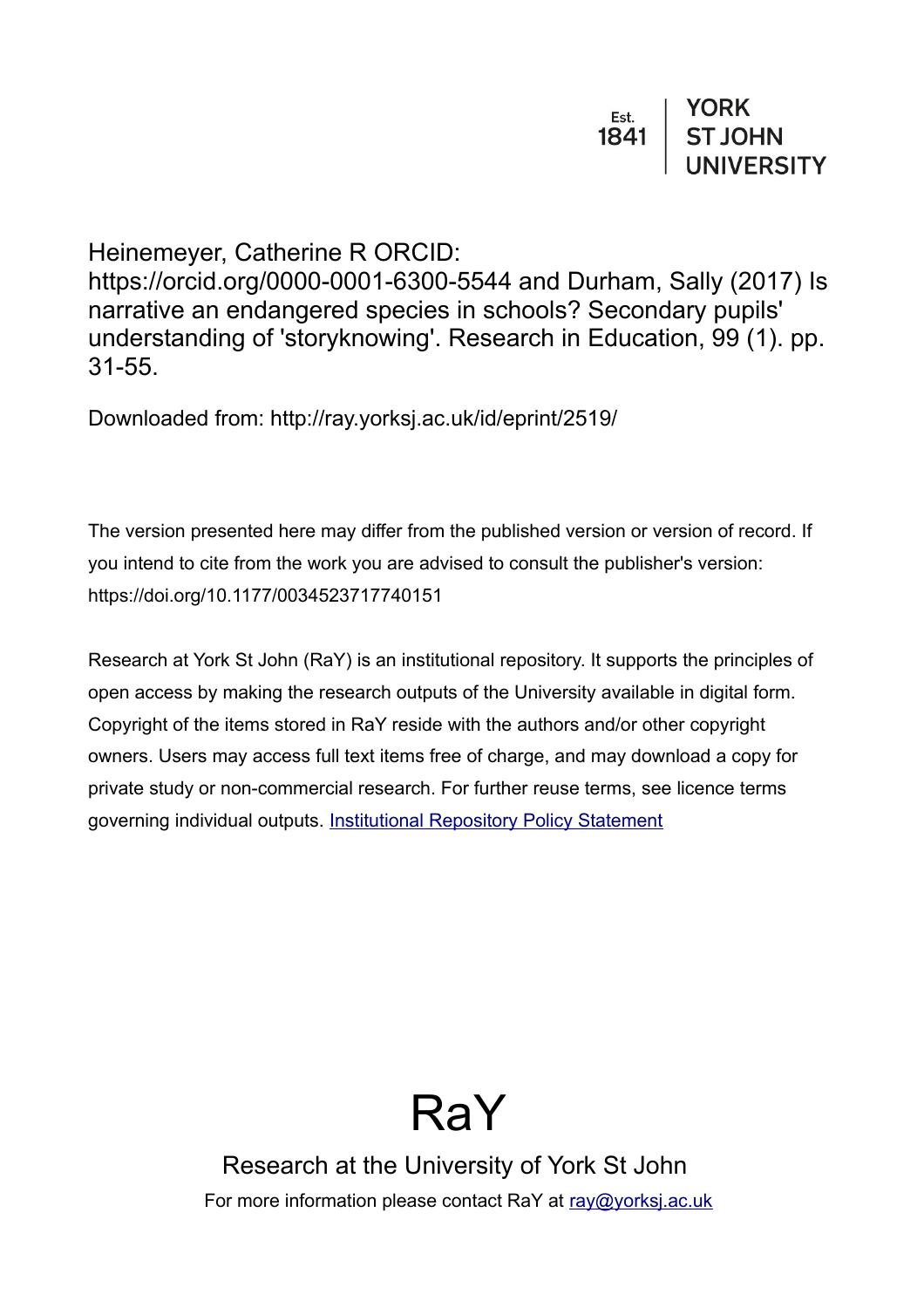# **Research in Education**



# Is narrative an endangered species in schools? Secondary pupils' understanding of 'storyknowing'

| Journal:         | Research in Education                                                                                                                                                                                                                                                                                                                                                                                                                                                                                                                                                                                                                                                                                                                                                                                                                                                                                                                                                                                                                                                                                                                                                                                                                                                                                                                                                                                                                                                                                                                      |
|------------------|--------------------------------------------------------------------------------------------------------------------------------------------------------------------------------------------------------------------------------------------------------------------------------------------------------------------------------------------------------------------------------------------------------------------------------------------------------------------------------------------------------------------------------------------------------------------------------------------------------------------------------------------------------------------------------------------------------------------------------------------------------------------------------------------------------------------------------------------------------------------------------------------------------------------------------------------------------------------------------------------------------------------------------------------------------------------------------------------------------------------------------------------------------------------------------------------------------------------------------------------------------------------------------------------------------------------------------------------------------------------------------------------------------------------------------------------------------------------------------------------------------------------------------------------|
| Manuscript ID    | RIE-17-0026.R1                                                                                                                                                                                                                                                                                                                                                                                                                                                                                                                                                                                                                                                                                                                                                                                                                                                                                                                                                                                                                                                                                                                                                                                                                                                                                                                                                                                                                                                                                                                             |
| Manuscript Type: | <b>Full Paper</b>                                                                                                                                                                                                                                                                                                                                                                                                                                                                                                                                                                                                                                                                                                                                                                                                                                                                                                                                                                                                                                                                                                                                                                                                                                                                                                                                                                                                                                                                                                                          |
| Keywords:        | Storytelling, Secondary education, Narrative, Narrative learning, Narrative<br>knowledge, Storyknowing, Humanities                                                                                                                                                                                                                                                                                                                                                                                                                                                                                                                                                                                                                                                                                                                                                                                                                                                                                                                                                                                                                                                                                                                                                                                                                                                                                                                                                                                                                         |
| Abstract:        | This paper argues that narrative knowledge (or 'storyknowing') is<br>marginalized within the English school system, because it is misunderstood<br>and often not recognized as knowledge. We track the changing status of<br>storytelling through some key moments in recent educational history,<br>particularly focusing on its gradual erosion during the progressive era, the<br>onset of the National Curriculum (despite the impact of the National Oracy<br>Project), and the post-2000 period with its conflicting drives towards<br>compliance and creativity.<br>To understand the consequences of this marginalization, we build up a<br>picture of the value of nature of narrative knowledge, drawing firstly on the<br>body of theorists who have investigated narrative. We then look to our<br>long-term practice research with three groups of 'low-ability' 11-14-year-<br>old pupils, in particular their own observations on storytelling made during<br>a focus group.  Both sources lead us to challenge the currently dominant<br>perception that pupils listening to a whole narrative are in a passive<br>role. Indeed, we provide evidence that reasserting the value of<br>storyknowing may restore aspects of agency, autonomy and knowledge<br>creation to both teachers and pupils which may not be afforded by overtly<br>'active' learning strategies. We conclude by considering the conditions in<br>which storyknowing, as characterized by the pupils and theorists, might<br>flourish within schools. |
|                  |                                                                                                                                                                                                                                                                                                                                                                                                                                                                                                                                                                                                                                                                                                                                                                                                                                                                                                                                                                                                                                                                                                                                                                                                                                                                                                                                                                                                                                                                                                                                            |

**SCHOLARONE™** Manuscripts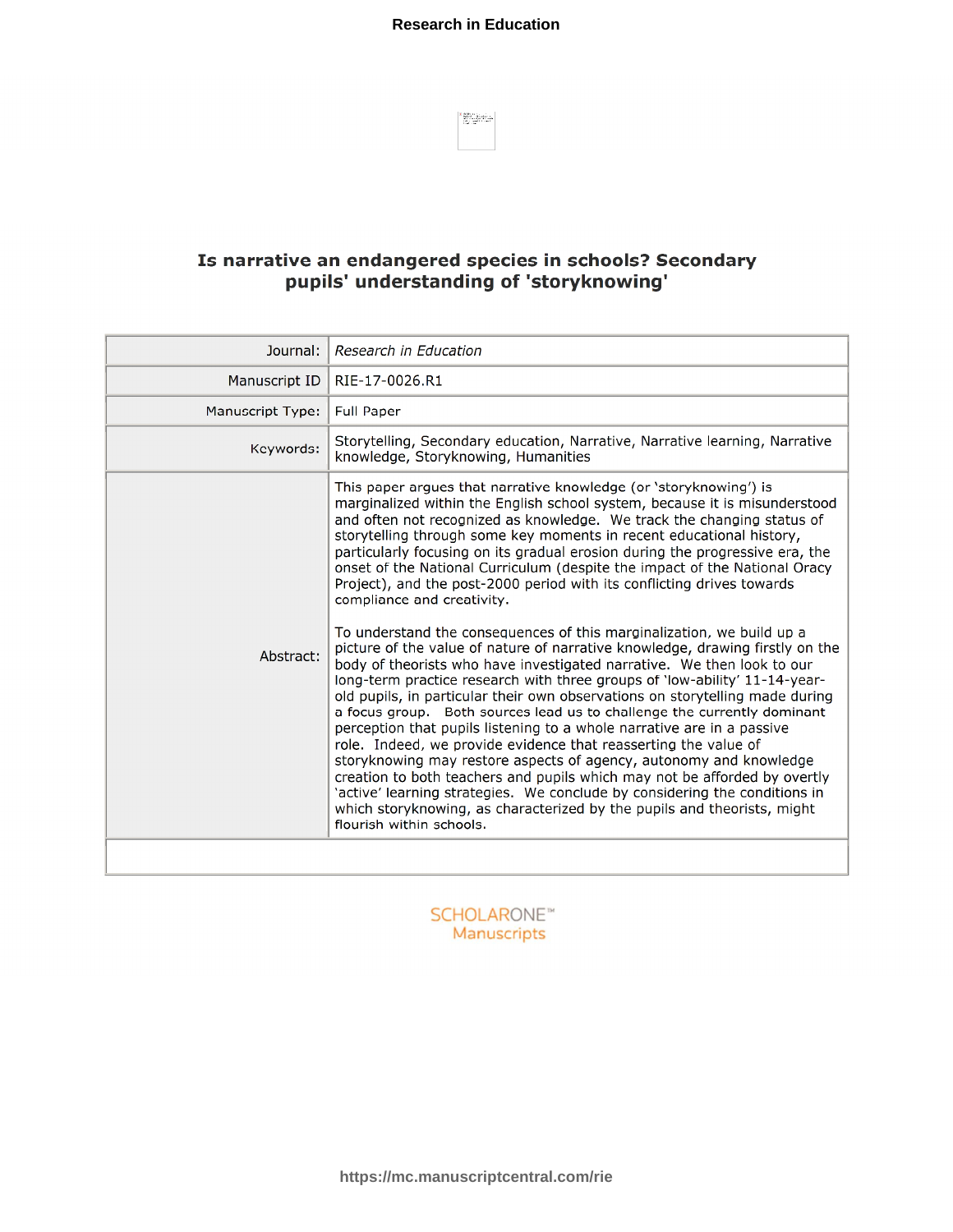**Is narrative an endangered species in schools? Secondary pupils' understanding of "storyknowing"** 

## **Abstract**

This paper argues that narrative knowledge (or 'storyknowing') is marginalized within the English school system, because it is misunderstood and often not recognized as knowledge. We track the changing status of storytelling through some key moments in recent educational history, particularly focusing on its gradual erosion during the progressive era, the onset of the National Curriculum (despite the impact of the National Oracy Project), and the post-2000 period with its conflicting drives towards compliance and creativity.

Experiment they moments in recent educational history, partic<br>
puring the progressive era, the onset of the National Curriculum (c<br>
For Project), and the post-2000 period with its conflicting drives to<br>
consequences of thi To understand the consequences of this marginalization, we build up a picture of the value of nature of narrative knowledge, drawing firstly on the body of theorists who have investigated narrative. We then look to our long-term practice research with three groups of 'low-ability' 11-14-year-old pupils, in particular their own observations on storytelling made during a focus group. Both sources lead us to challenge the currently dominant perception that pupils listening to a whole narrative are in a passive role. Indeed, we provide evidence that reasserting the value of storyknowing may restore aspects of agency, autonomy and knowledge creation to both teachers and pupils which may not be afforded by overtly 'active' learning strategies. We conclude by considering the conditions in which storyknowing, as characterized by the pupils and theorists, might flourish within schools.

## **Introduction**

#### *Narrative endangered?*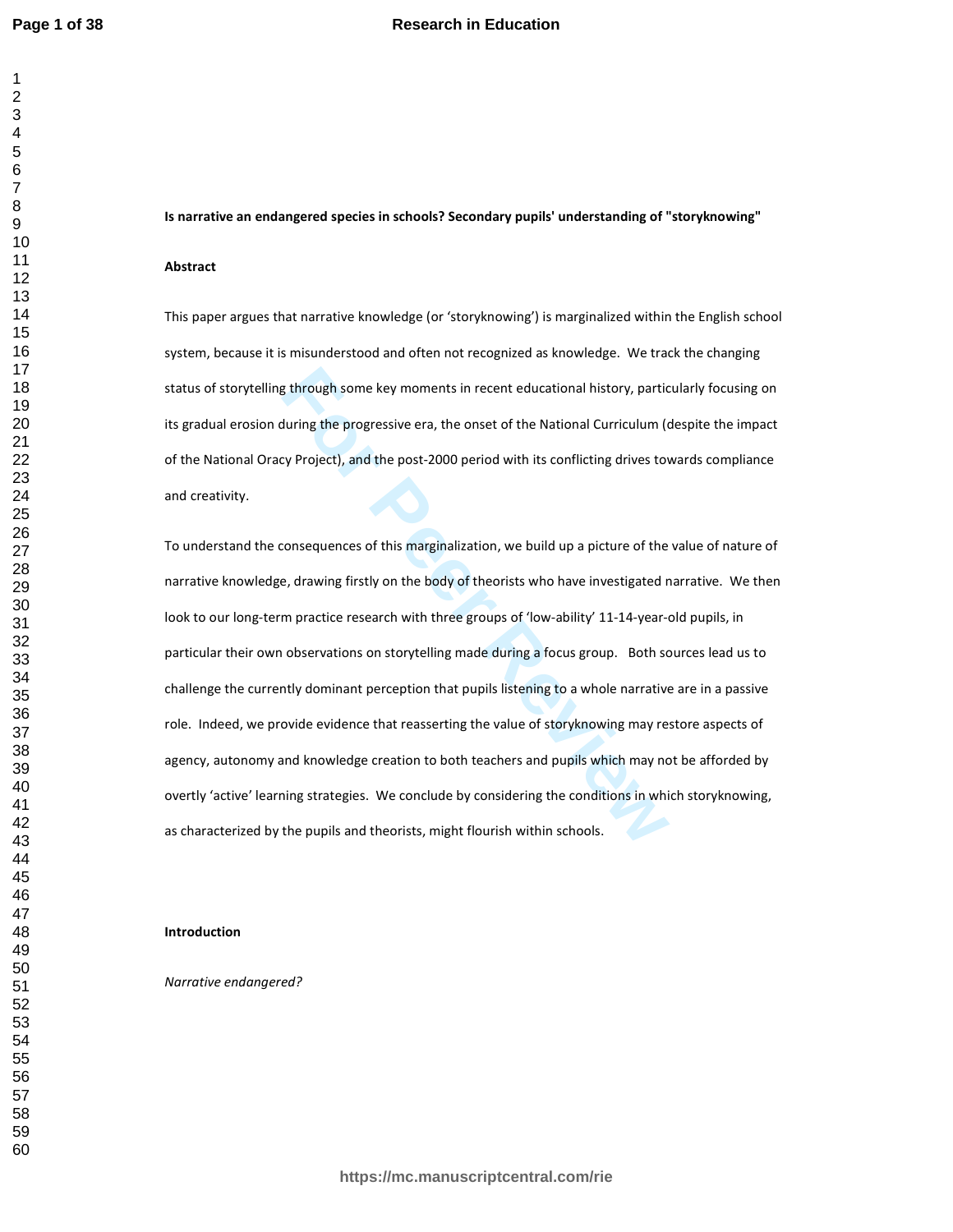Its are pronounced a great success. Eventually, however, the grout of Sharpe, who contends that the experiment proves nothing: the ", and all his tutors have done is gorged him with more stories. In rational intellect, he In Matthew Anderson's novel set during the heady days of the Enlightenment in Boston, *The Astonishing Life of Octavian Nothing, Traitor to the Nation* (2006), an infant African prince is bought by a group of philosopher-scientists and made the subject of an experiment: if given a Classical education, can he attain the intellectual level of a European? He is guided through (and enchanted by) the literary works of every great author from Homer to Virgil, as well as his tutors' anecdotes and observations about life, and his achievements are pronounced a great success. Eventually, however, the group is taken over by a strict rationalist, Mr Sharpe, who contends that the experiment proves nothing: the boy comes from a "storytelling people", and all his tutors have done is gorged him with more stories. In order to prove the development of his rational intellect, he puts Octavian on an exclusive diet of small fragments of difficult text, to be judged on the basis of the accuracy of his translations, and his deductions from them. Deprived of narrative, Octavian becomes more and more isolated, and uncertain in his speech. It is this that starts to break his spirit and complete his enslavement, as the book spirals towards its harrowing conclusion.

Such intentional suppression of narrative may be rare in the real world, and inherently bound up in the racial politics of slavery which the author wishes to elucidate. Yet the effects, and the power dynamics, of Mr Sharpe's policy are a clarion starting point for this paper, in investigating whether the cumulative effects of English education policy may have unwittingly led to a similar exclusion of narrative.

Authors arguing that story should occupy a place at the top table in both primary and secondary schools – not simply as an occasional entertainment or enrichment activity, but as an integral part of learning ̶ include Bruner (1986, 1996, 2006), Daniel (2012), Goodson et al (2010), Prentice (1998), Roney (2009), Rosen (1988, 1993), Ryan (2008), and Zipes (1995, 2004). In the late 1980s and early 1990s, storytellers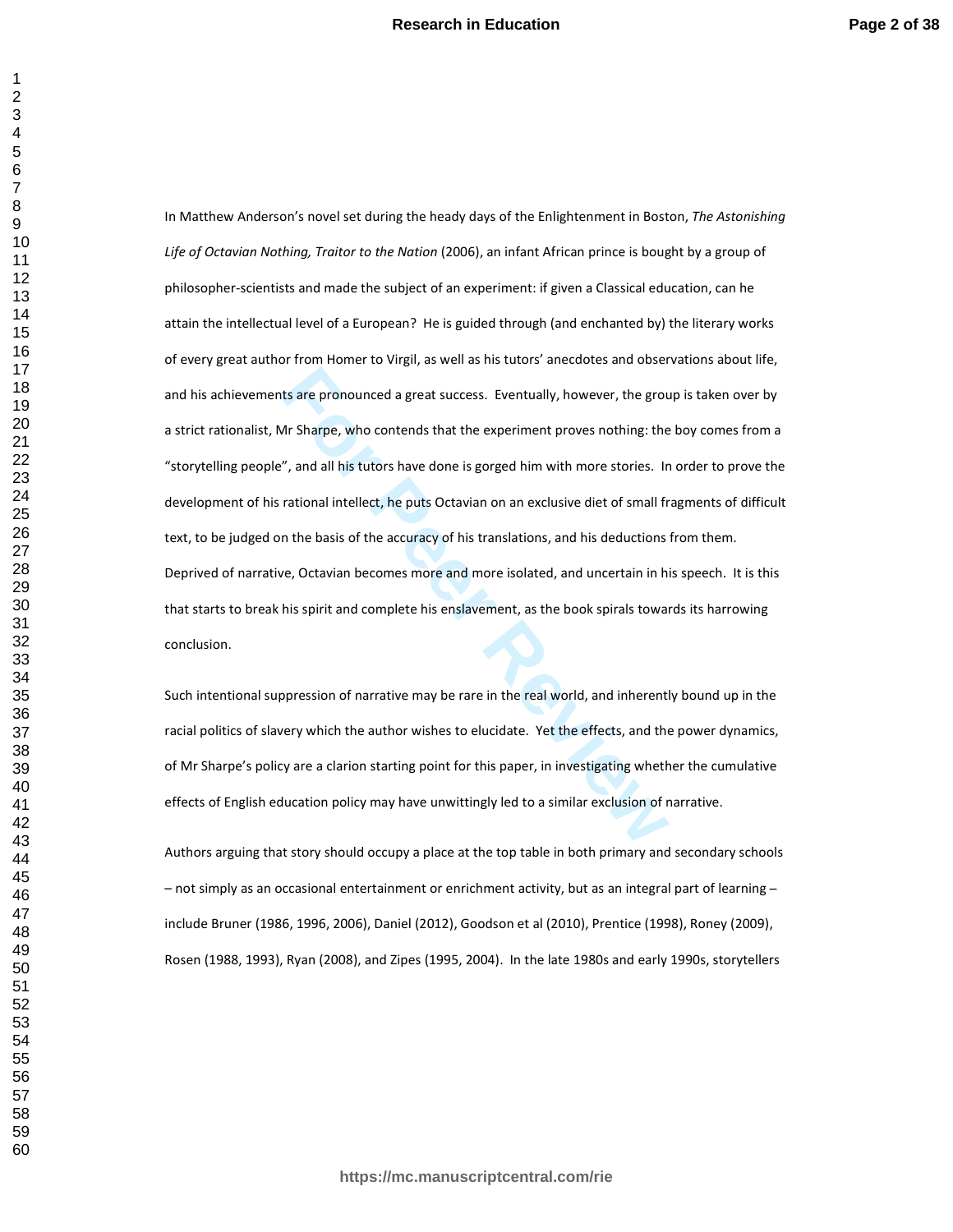# **Research in Education**

gained substantial ground in making this case within the National Oracy Project (Howe and Johnson 1992).

pace and demonstrable progress in learning skills, and with curre<br>ent, audit and accountability. The same is largely true of pupils' or<br>distraction from the curriculum material to be covered rather tha<br>bservation that 'the Yet most teachers in 21<sup>st</sup> century classrooms rarely tell or read an uninterrupted narrative to their pupils, even in English or humanities lessons. The apparent passivity of a listening class fits ill within lessons planned for pace and demonstrable progress in learning skills, and with currently dominant logics of measurement, audit and accountability. The same is largely true of pupils' own storytelling, often regarded as a distraction from the curriculum material to be covered rather than an enrichment of it: Harold Rosen's observation that 'the further up the school system we go, the less likely is it that spontaneous, pupil-made narrative will be able to insert itself comfortably and naturally into the flow of talk' (Howe and Johnson 1992: 20) remains valid.

#### *The story of a collaboration*

Our practice research was in many ways typical of the school-based storytelling projects initiated or observed by the above proponents of narrative. We worked in a long-term partnership between class teacher (YYY) and storyteller (XXX), like that proposed by Zipes (1995), in which XXX told stories and led over 25 storytelling workshops with YYY's 'low-ability' Key Stage 3 (11-14-year-old) humanities classes, at a school in a predominantly white working-class area. Our workshops involved a mixture of storytelling by XXX; storytelling and discussion by the pupils, YYY and other staff; and collaborative creative response activities such as drama, poetry, art and poster-making.

*In the beginning.* Our collaboration arose initially out of our existing acquaintance, YYY inviting XXX to lead one workshop with each of her three small classes, to give the pupils an experience of oral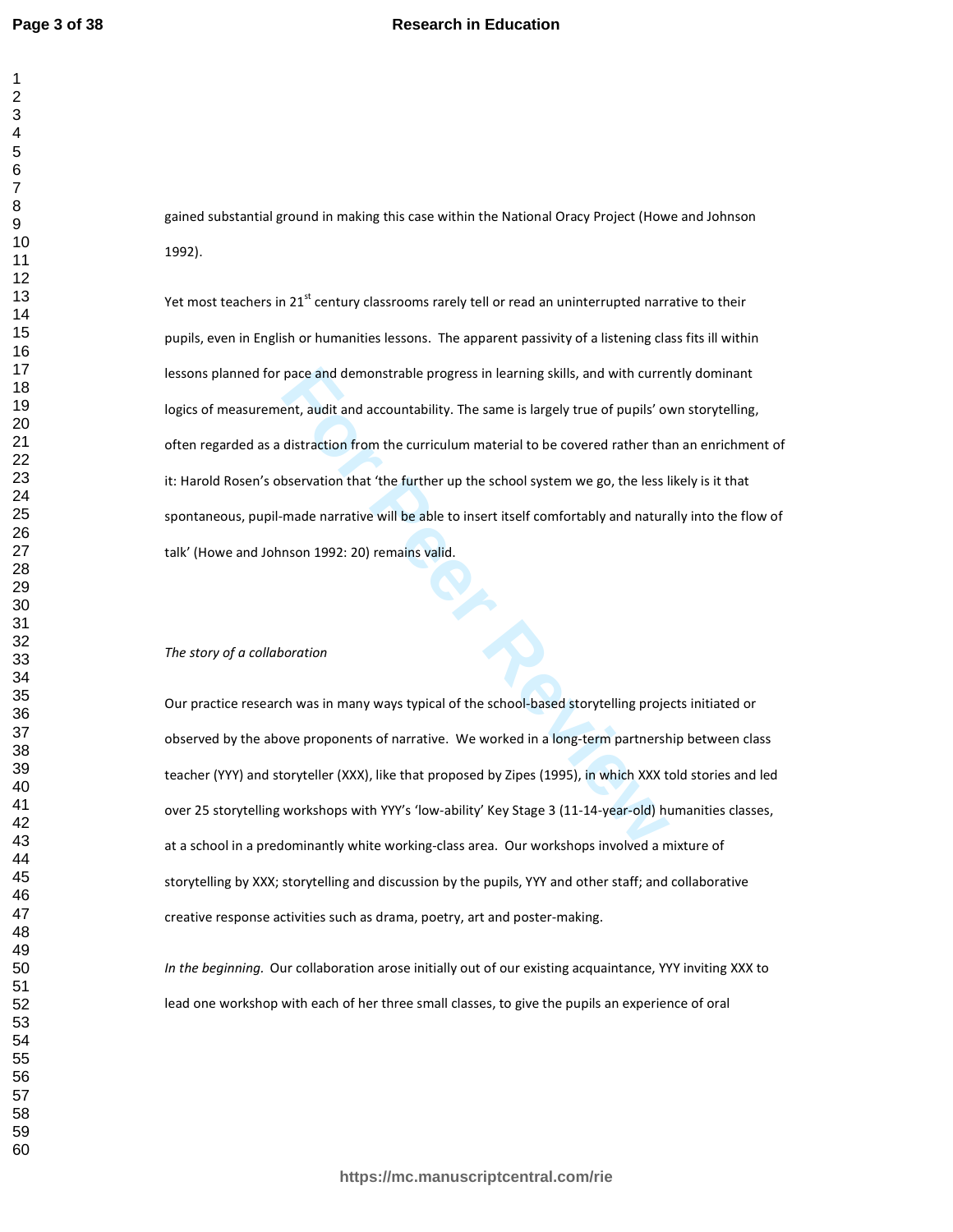ythm of twice-termly sessions with each class, and planned our w<br>ses' developing needs and interests. In order to justify this time c<br>storytelling might support pupils' learning, we linked the workshop<br>, YYY had sufficient storytelling. It was not her intention to continue storytelling work beyond this initial one-off visit. However the pupils, often disruptive and difficult to engage, were so absorbed and intrigued by the stories, and so full of questions afterwards, that we were spurred to consider an ongoing practice research collaboration. We sought to develop a model of storytelling practice that responded to the needs of these 'low-ability' pupils, and to understand what and how pupils learned through storytelling. We established a rhythm of twice-termly sessions with each class, and planned our work together in response to the classes' developing needs and interests. In order to justify this time commitment, and to investigate how storytelling might support pupils' learning, we linked the workshops to the pupils' curriculum. Initially, YYY had sufficient flexibility to allocate time to these sessions because her pupils' additional learning needs made them partially exempt from the curriculum requirements stipulated for other classes. This collaboration became the cornerstone of XXX's two-year residency at the school, which also comprised short-term projects in some mainstream classes, a lunchtime storytelling club and opportunities for talented young storytellers - described in more detail at (INSERT URL FOR ONLINE PORTFOLIO).

We observed a steady development in the pupils' familiarity with storytelling and story-listening as a social experience, as well as their talents as storytellers and interpreters of stories. Particularly striking was the emergence of one or two especially talented storytellers in each small class, who became in effect co-facilitators of their classmates' learning. Indeed, our observations of the pupils' responses support the arguments made by Bruner (1986, 1996, 2006), Daniel (2012), Goodson et al (2010), Prentice (1998), Roney (2009), Rosen (1988, 1993), Ryan (2008), and Zipes (1995, 2004) for storytelling, ranging from the higher level of language pupils employed during storytelling, to the expression and thinking skills it generated, to its ability to engage even usually unmotivated young people, to improved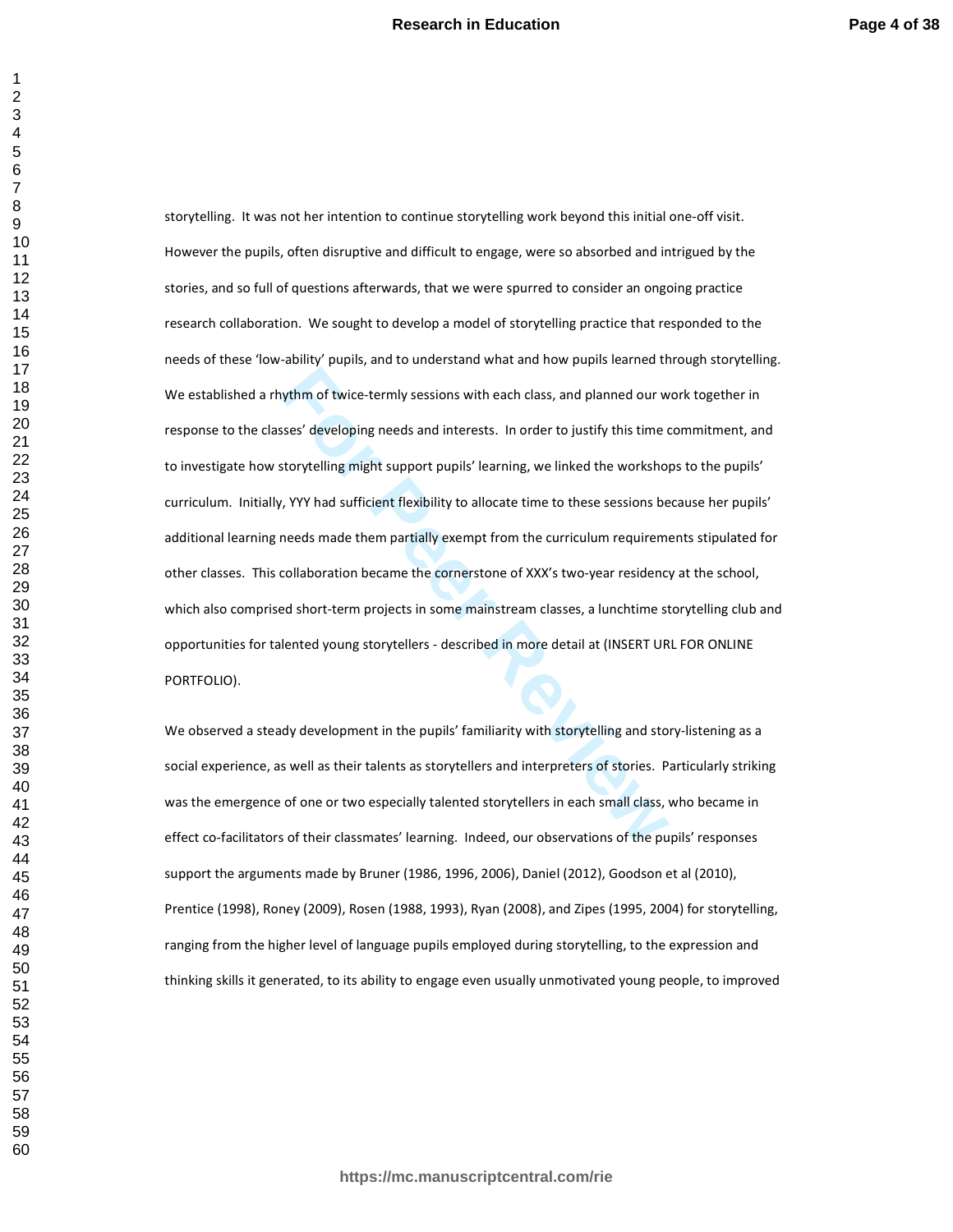# **Research in Education**

relationships and communication between teachers and pupils, to the nourishment of pupils' imaginations and empathy, to the value of narrative communication as a life skill.

thare their most powerful memories of trees and forests. Out of t<br>ewhat 'wooded' atmosphere that followed this, she moved on to<br>donesian chief who was approached by government officials to se<br>space for poor tenant farmers.  *A workshop in the life.* A single workshop will exemplify the knowledge that was explored and shared through storytelling. When one class studied 'rainforests' as a topic, XXX first asked YYY, and then the pupils, to share their most powerful memories of trees and forests. Out of the moment of silence and the somewhat 'wooded' atmosphere that followed this, she moved on to tell them the story of an indigenous Indonesian chief who was approached by government officials to sell his people's land for logging, to make space for poor tenant farmers. The pupils, without exception, listened avidly for fifteen minutes, until XXX paused at a crucial point. They then experimented with their own endings to the story (many were by now confident storytellers). YYY did not intervene to shape their conclusions, but made her own contribution in her turn. At first these endings were optimistic, but as the pupils played out the power dynamics of the interactions between loggers, forest people, tenant farmers, experts and officials, the likelihood of the forest's destruction hit them. They were visibly deflated by this conclusion. In response XXX had nothing to offer them but another story – that of the Huaorani people of Ecuador (Kane 1996) - which had been important to her in her own adolescence; it had helped her express her grief at ecological destruction, but also to understand that, even where victory is impossible, persistence and solidarity can start to build a movement which can shift society's ideas. We went online to research the work of Survival International, supporting indigenous peoples worldwide to defend at least parts of their homeland. XXX's field notes record that

*They are full of questions about this […] I feel strangely like a university lecturer, pointing the pupils to further references, not a storyteller in an 'intervention' class. (20/11/2014)*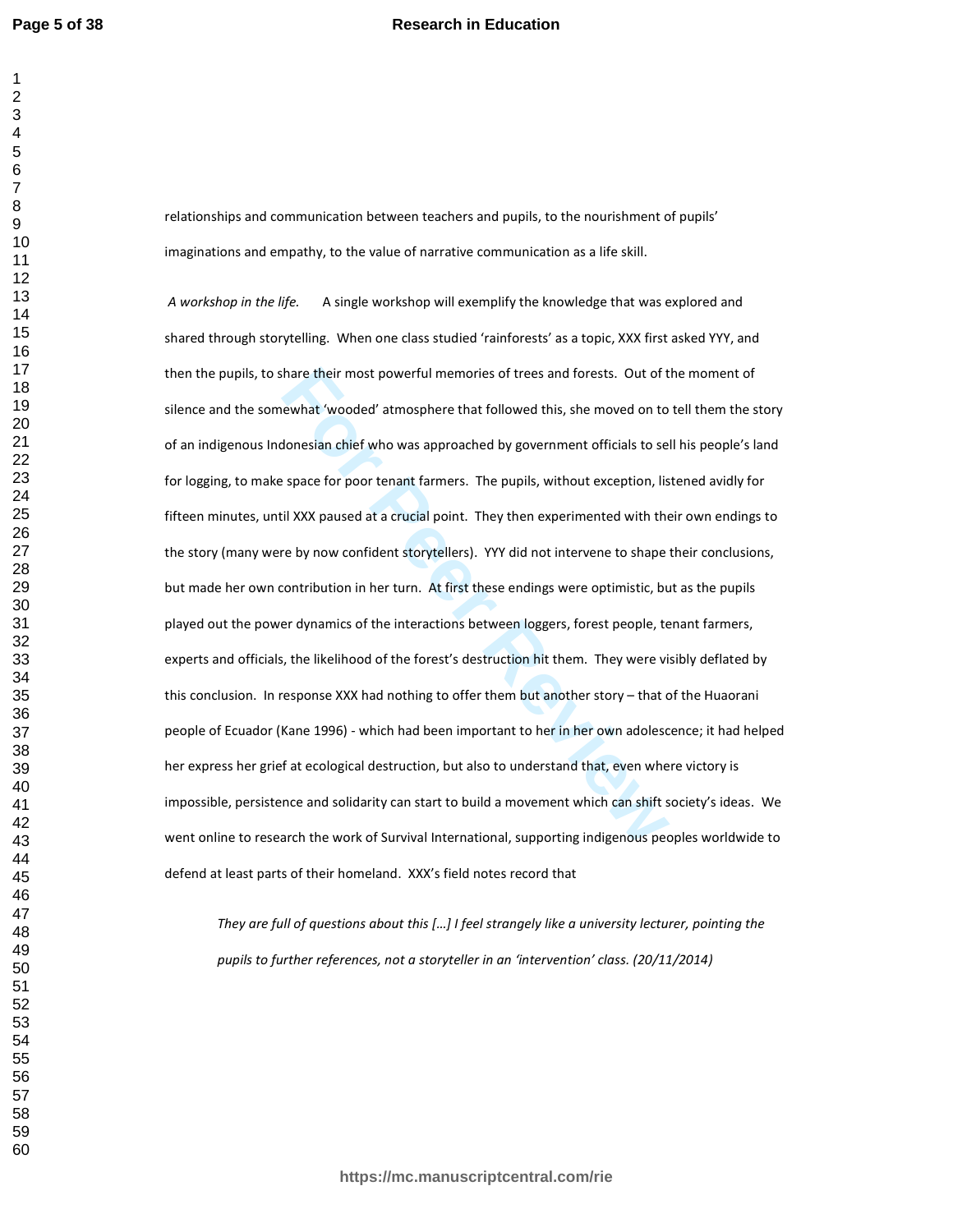Each storytelling workshop was different and surprising, but the pupils' sophisticated, emotionally engaged, reflective engagement in the issues raised by this story was typical.

Interaction which YYY taught came under increasing pressure to alignment regime with that in the rest of the school. Arguably, the sto alignment regime with that in the rest of the school. Arguably, the sto and the perfect *The writing on the wall.* However, the ongoing story of our collaboration is itself illustrative of the problematic status of storytelling in secondary schools. During our second year of collaboration, the Inclusion Department within which YYY taught came under increasing pressure to align its curriculum planning and assessment regime with that in the rest of the school. Arguably, the storytelling session described above did not directly help the pupils meet their attainment targets. While it gave them a contextual, narrative grasp of the complexities and power dynamics of particular forest dwellers' lives, it did not generate a list of generalizable facts about rainforests; while the pupils engaged with persuasive language, this did not always demonstrate that they had acquired the transferable skill of constructing an argument. Moreover, the storytelling took valuable time away from activities which might have proved these skills efficiently. Thus YYY felt she had to take pains to ensure the extent of our collaboration remained 'under the radar'. In her words,

*We have a set amount of topics we are expected to cover and this often means there is insufficient time to study anything in any depth. Using time in storytelling could be construed by some as 'wasting time'.* (01/06/2015)

Meanwhile, XXX's other projects in the school were struggling, despite good will by many teachers, to compete for limited curriculum time, financial resources and teacher support. Feedback from staff was that they perceived a great potential benefit to the storytelling projects, for the young people's development as writers and citizens, but that there was insufficient direct relevance to the curriculum as currently defined. Indeed, the rainforest workshop was one of the last sessions we held with YYY's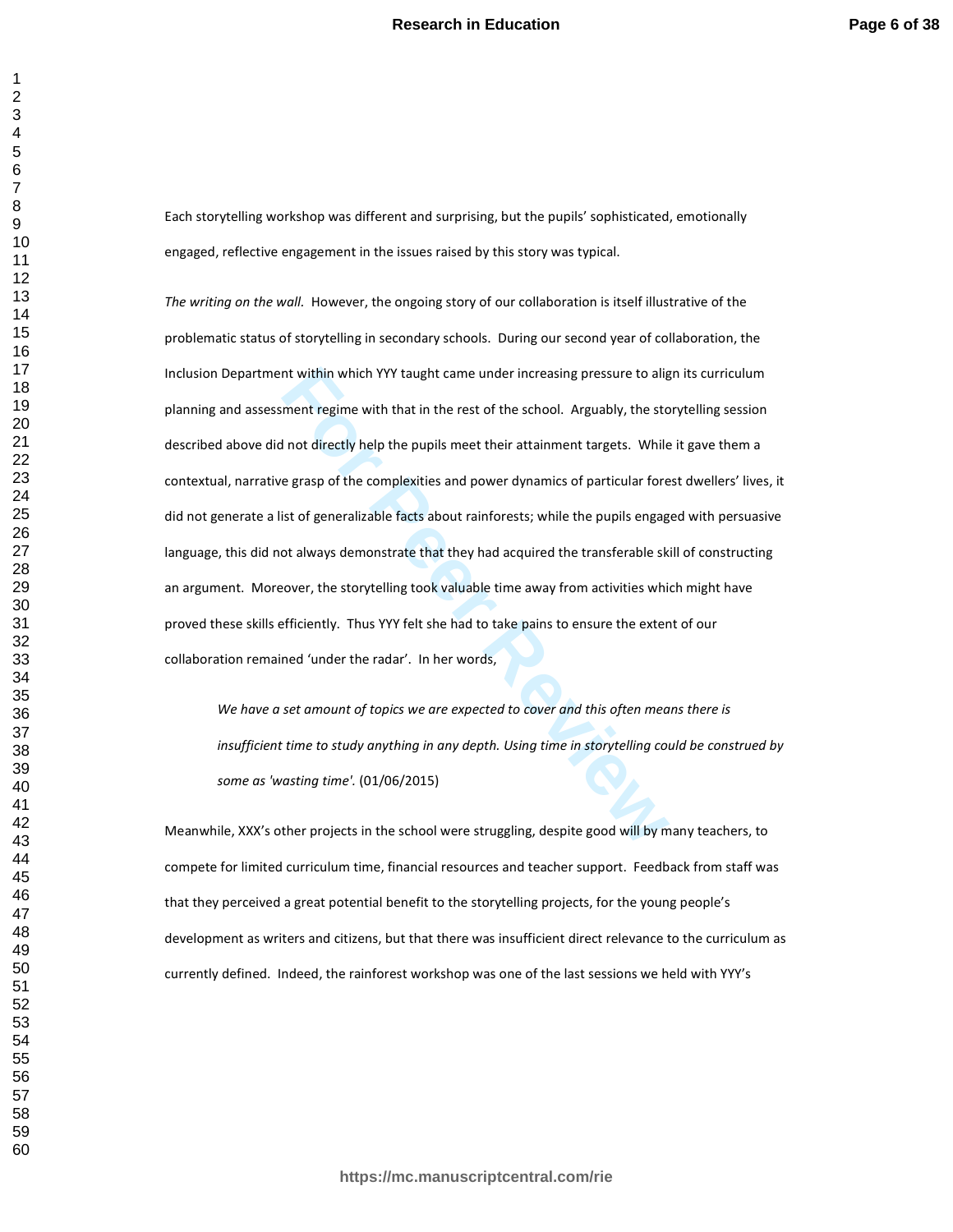Inclusion classes; the following academic year, cost savings meant that they were absorbed into larger mainstream classes, whose teacher did not see a justifiable role for storytelling.

## *Structure of article*

Our collaboration thus gave rise to several important contextual questions, which this article seeks to answer:

- 1. What determines the status of storytelling and narrative knowledge in classrooms? Is its fate intertwined with particular educational traditions, or initiatives such as the National Oracy Project (1987-1992) or post-2000 'creativity' agenda?
- 2. What is lost when narrative knowledge is sidelined in education?
- 3. How, and why, might we increase the presence of narrative in classrooms?

Interactions, which this<br>
Interactions, which the status of storytelling and narrative knowledge in class<br> **For Peer Review All and Status** of storytelling and narrative knowledge in class<br>
Interactional traditions, or ini Thus our literature review first addresses question 1 by tracing the changing fortunes of storytelling through certain key periods in the last century of educational history. Turning to question 2, it then synthesises a different body of theoretical literature to take a closer look at narrative knowledge or 'storyknowing' itself: can we build an 'anatomical' understanding of its mechanisms and value?

Such an account, based on theorists' perspectives, may go some way to redressing the fragile position of narrative knowledge, yet it seems very distant from classroom realities. We therefore provide original data from a focus group with some of the pupils involved in our practice research, which gives insight into their own perceptions of the nature of storytelling and narrative knowledge.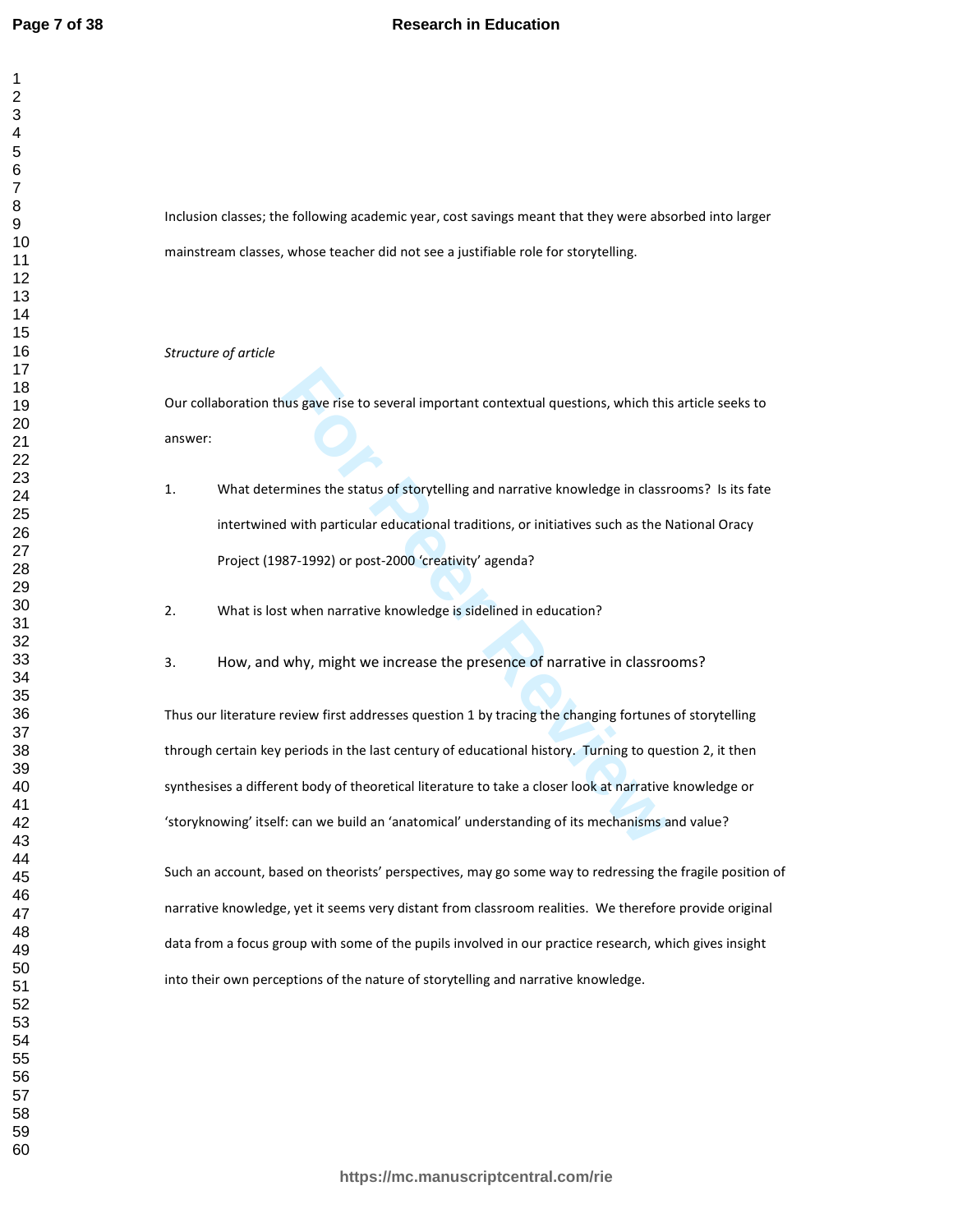Bringing together these three strands, we then conclude by discussing question 3.

#### **Literature review: the history of storyknowing in education**

and narrative in schooling at all levels has undoubtedly varied with<br>lies; to take the most immediate example, our own partnership ha<br>a target-based approach to even the 'lowest-ability' pupils. We the<br>verlapping 'moments' The status of story and narrative in schooling at all levels has undoubtedly varied with dominant educational ideologies; to take the most immediate example, our own partnership had to end because of the extension of a target-based approach to even the 'lowest-ability' pupils. We therefore divide our investigation into overlapping 'moments': (1) before and (2) during the 'progressive' or 'child-centred' era, (3) the onset of the National Curriculum, and (4) the most recent decade during which a compliance and target-led agenda has been strongly dominant. We will look for the language of overt ideologies, and also, where possible, for indications of the strength or weakness of what we might call the 'narrative voice' within everyday classroom communication in each 'moment'. This excavation will necessarily need to complement evidence with some educated guesswork, and set aside the inevitable variation between individual classrooms, schools and regions; we also focus primarily on humanities education. However, we contend that it is possible to identify factors affecting the viability of the storytelling exchange in classrooms.

#### *Moment 1: before the progressive era*

A logical place to start is the influential literature aimed at helping teachers and librarians become oral storytellers, which flourished during the first half of the twentieth century, in particular Marie Shedlock's *The Art of the Storyteller* (1915), Anna Cogswell Tyler's *Twenty-Four Unusual Stories for Boys*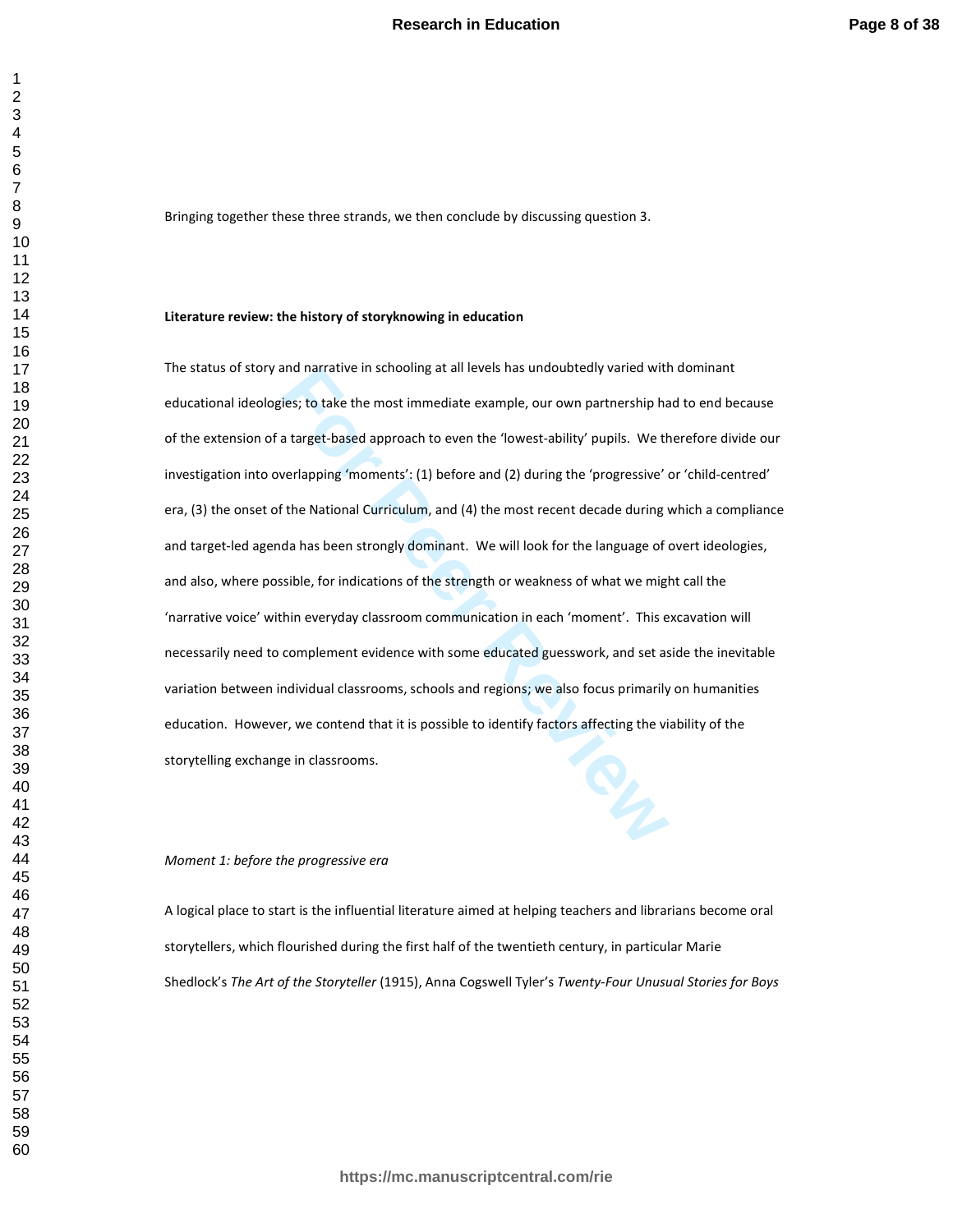*and Girls* (1921), and Ruth Sawyer's *The Way of the Storyteller* (1942). (This lineage can may be said to persist in numerous more recent but perhaps more 'niche' books by storyteller-librarian-teachers such as Eileen Colwell (e.g. 1969, 1977, 1980) and Mary Medlicott (e.g. 1989), and secondary school English teacher Betty Rosen (1988, 1993).) Ryan (2008) attests that the influence of these works was such that a weekly story hour became widespread in many pre-1960s classrooms, including some secondary schools. Strikingly, these books address a potential storyteller who may need to develop their confidence or skills in remembering, choosing or telling age-appropriate stories, but who does not need to be convinced of the value of storytelling itself.

Finder these books address a potential storyteller who may need to devertin remembering, choosing or telling age-appropriate stories, but whe value of storytelling itself.<br>
For Peer Reviewald and the value of storytelling There may be several reasons for this, not least that, for teachers facing large classes, with limited resources and often mixed age ranges, storytelling's ability to absorb children made it an excellent, cheap and engaging behaviour management strategy. Moreover, until the 1950s, as Lowe (2007) documents, the curriculum itself was seen as a 'secret garden' within the control of schools and teachers, almost entirely beyond government interference. Teachers, rather than information resources such as books, were often the primary vessels of knowledge and it was up to them to decide how best to convey it to pupils. Bruner recalls his own science teacher in the 1920s as epitomizing this role of guide and conduit:

In effect, she was inviting me to extend my world of wonder to encompass hers. She was not just informing me. She was, rather, negotiating the world of wonder and possibility […] She was a human event, not a transmission device. (1986: 126)

Subjects such as history, in particular, were taught through a strongly narrative approach. While there were tensions between the 'great tradition' of teaching the lives of 'great men and women' and the idea of historical training and skills, Sylvester (1994) states that until the 1960s, in history teaching,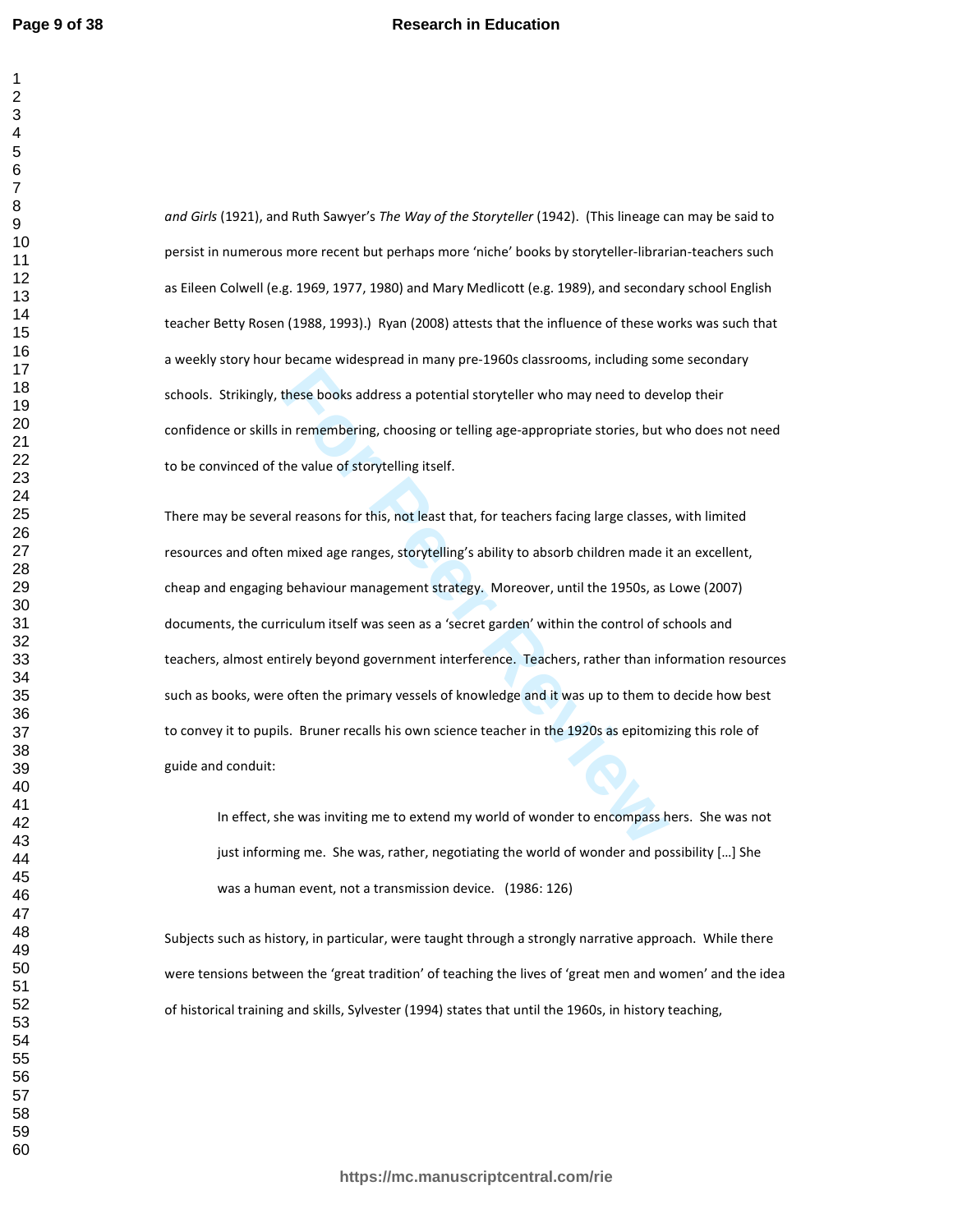Methodology remained largely unchanged. Teachers gave oral accounts of the main events, putting notes on a blackboard for pupils to copy or expand. Or textbooks were read, often around the class, to secure the main factual outline […] Often this was followed by pupils writing prose accounts or essays as long as they could manage on the main topics on the syllabus. (12)

**Follow The Transfer Review of Transfer Properties Americans**<br> **For Properties approach and the epistemology it implied.** Such classrooms n<br> **For pupils to challenge dominant narratives, at least out loud, or**<br> **For pupils** That is, pupils heard or read a narrative, then retold it in their own words. Their understanding was built up through guided crossings over the landscape of human history. It goes without saying that there were limitations to this approach and the epistemology it implied. Such classrooms may have allowed relatively little space for pupils to challenge dominant narratives, at least out loud, or for the collaborative story-making into which YYY's pupils entered so thoughtfully. However, crucially, they did tend to place the teacher in the autonomous, embodied role of storyteller, and gave pupils the opportunity for free-roaming, absorbed listening and private sense-making.

#### *Moment 2: the progressive tradition*

The values of many teachers and educationalists in the 1960s-1980s, as celebrated in Doddington and Hilton's (2007) retrospective examination of the progressive or child-centred tradition, seem at first glance to be hospitable territory for storytelling. A constructivist view of learning, emphasising talk and collaborative sense-making, nurturing relationships between teacher and pupils, developmental appropriateness, interdisciplinarity, creative responses and a priority for meaning over information, undoubtedly gave teachers such as Betty Rosen (1988, 1993) the freedom and justification to incorporate storytelling into their classes. Indeed, the principles YYY absorbed during her own training

 $\mathbf{1}$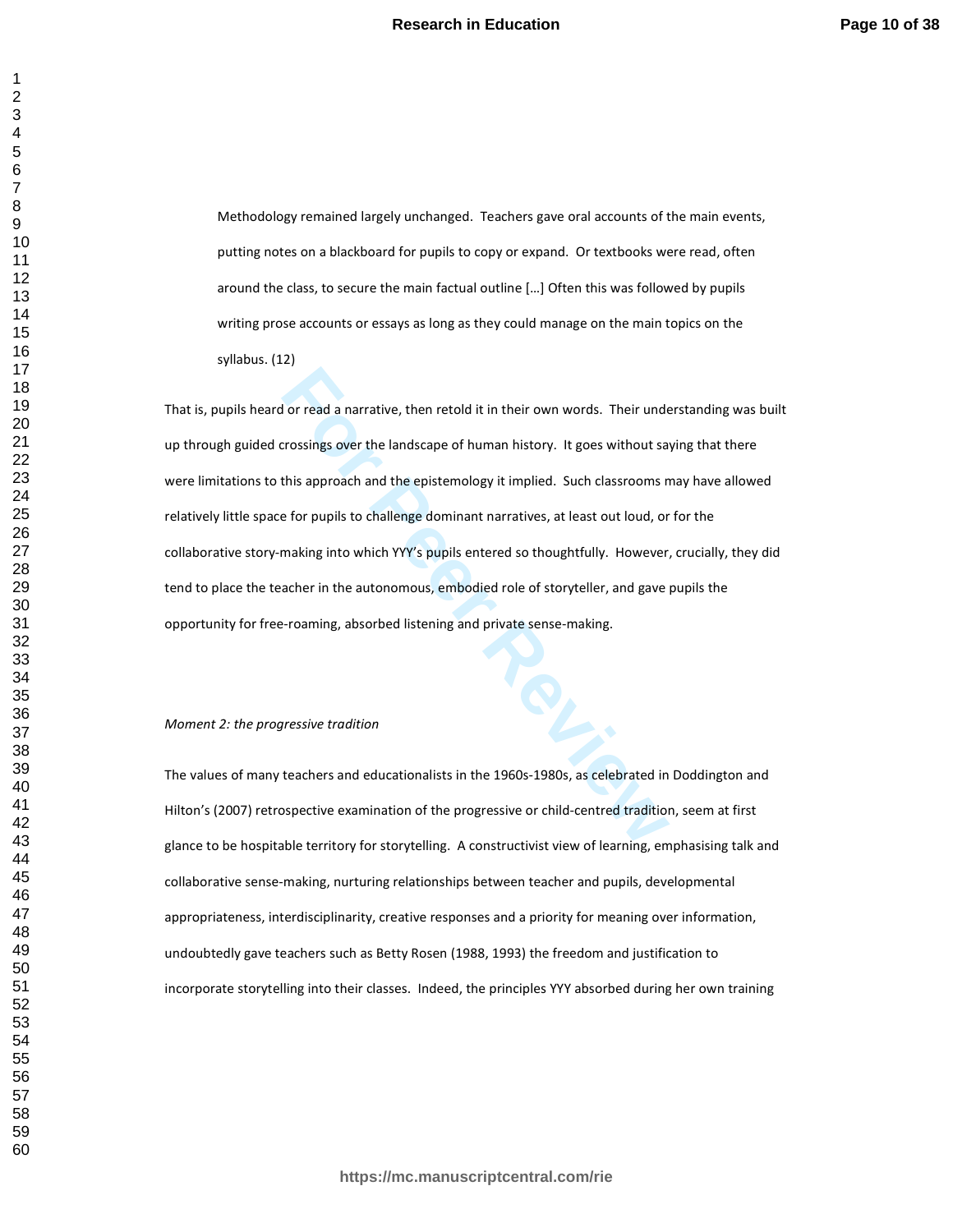$\mathbf{1}$  $\overline{2}$ 

and early teaching career during this period are a key motivation for her to retain a central role for the informal narrative voices of both teachers and pupils in her humanities teaching. Zipes (2004) explicitly identifies his influential school-based storytelling programmes as manifestations of an increasingly threatened progressive philosophy of education, emphasising the empowerment and critical literacy of young people.

Example 18 and the child's voice, experiential lear<br> **Example 18 and dly** also discouraged many teachers from embracing the apparent<br> **Returning to the example of history**, the Schools Council History Pied<br>
the role of nar However the progressive era's democratic focus on the child's voice, experiential learning, play and freedom, undoubtedly also discouraged many teachers from embracing the apparently authoritarian role of storyteller. Returning to the example of history, the Schools Council History Project (1976) undoubtedly lessened the role of narrative in teaching when it established that 'Pupils were "to do" history, not merely receive it' (Sylvester 1994: 10). The word 'merely' succinctly expresses this period's prevalent perception that listening to a lengthy narrative rendered pupils passive and subservient.

The picture becomes yet more complex when we consider what Lowe (2007) describes as the 'new sociology of education' which emerged during this period, which started to examine the effectiveness of teachers' strategies in terms of specific educational goals and outcomes:

Implicit in their work was the argument that without much closer definition of what it was that the teacher was seeking to impart or convey, the whole process of educating was at best illdefined (54).

The curriculum was no longer to be a 'secret garden' but a means of achieving societal goals which could be scrutinized and set in the public sphere. The mood this created was suspicious of storytelling, with its unpredictable and intersubjective knowledge outcomes, and favoured more obviously active or conversational forms of communication, in which pupils could demonstrate their conceptual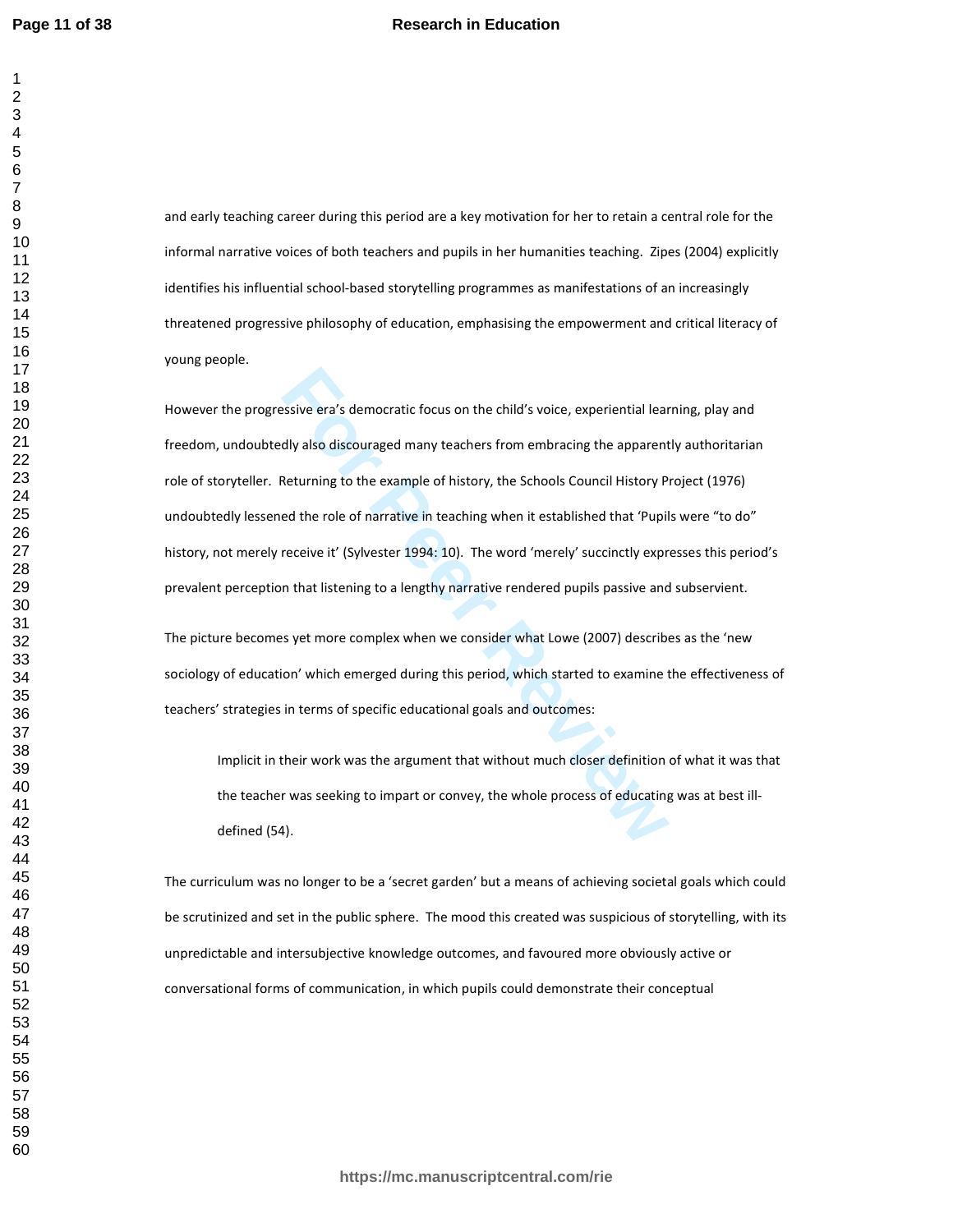understanding. It is notable that Rosen, writing of her work in the 1970s and 1980s, unlike earlier advocates of storytelling in schools, feels the need to make an explicit case for the value of story. She reassures readers that pupils will learn something from it:

child or that who has never before sat so still, listening; and on every exerption – in written follow-up work, there will be pupils exerption – in written follow-up work, there will be pupils exerption – in written follow On every occasion – without exception – that I have told a story in someone's classroom I am told of this child or that who has never before sat so still, listening; and on every occasion – again, without exception – in written follow-up work, there will be pupils excelling themselves in quantity and in quality where they would normally produce nothing or a reluctant little. (1993: 35)

Story now needed to prove its usefulness. However Rosen's argument is instrumental only in that she claims that storytelling will motivate reluctant pupils; she does not yet feel that her readers will require persuasion that it will achieve specific learning outcomes. In this sense her position is a revealing bridge into the period in which the National Curriculum was being written, imposed and contested.

#### *Moment 3: the National Curriculum and National Oracy Project (1987-1993)*

To understand how the tussle to shape the overarching and subject-specific goals of schooling sidelined storyknowing, we can look again to the example of the history curriculum, as laid out by Peter Lee (1992). Lee identified opposing pulls to make history a means to objective outcomes, either of societal transformation, personal and social skills, or a renewed patriotism based on canonical knowledge. Both endangered the true nature of the subject, which was 'something which expands our whole picture of what ends may be possible' (22) – almost a definition of storyknowing.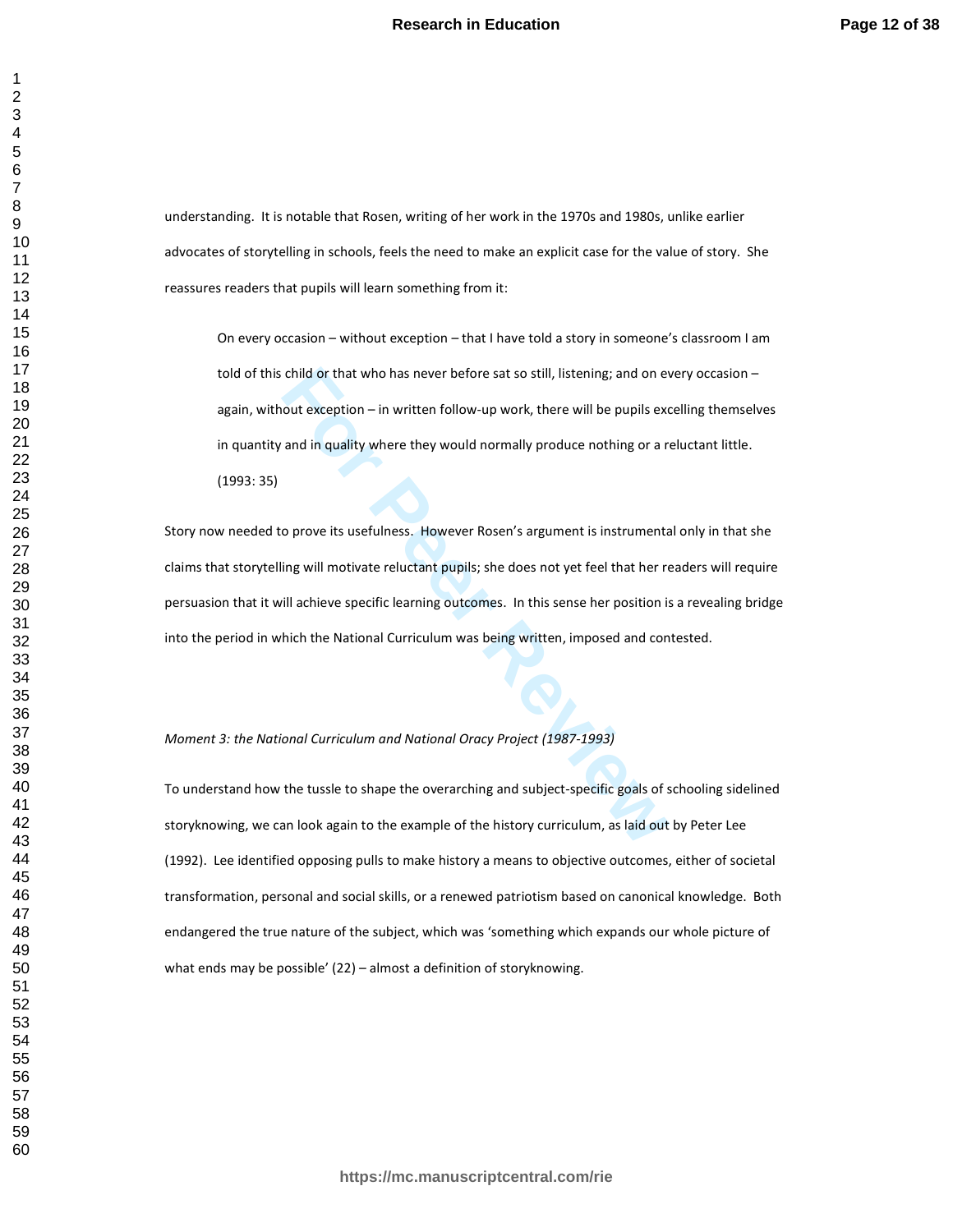Moreover, these increasingly vexed and instrumentalized debates on curriculum made it more difficult for teachers to inhabit the embodied role of storyteller: a guide to knowledge speaking from one's own experience and personal directives. Indeed, there was what Lowe describes as a 'widespread sense […] that teachers were becoming the deliverers of other people's messages rather than […] the arbiters of what went on in the schools' (2007: 98). Rosen feels it necessary to reiterate the value of teachers' experience and agency:

Teachers' voices must be heard, however, even against all the odds and oddities of officialdom. [...] And our voices are at their best telling stories, our own stories and stories we have made our own. (1993: 3)

rocies must be heard, however, even against all the odds and odd<br> **For Procies are at their best telling stories**, our own stories and storie<br> **FORM: FORM: FORM: FORM: FORM: FORM: FORM: FORM: FORM: FORM:** Meanwhile, there is evidence that the National Curriculum impacted on the everyday communication between pupils and teachers, including their informal storytelling. Alexander (1990) describes language in primary schools as 'a predominantly oral culture […] a spoken language which is immediate, idiosyncratic and ephemeral, metaphoric and allusive' (1990: 74-75). The imposition onto this world of the new formal, target-based language of the Curriculum was a shock to many teachers at both primary and secondary level; Lowe (2007) cites a teacher who wrote to the *Times Educational Supplement* in 1992 to recall that:

When the core subject folders were thrown at teachers three years ago I leafed through the pages and skimmed what was, basically, a new language. Astonished that anybody could really believe that this neat, new system of ticking boxes, compartmentalising and dehumanising education would actually work, I sat back and waited [for the reaction]. (104)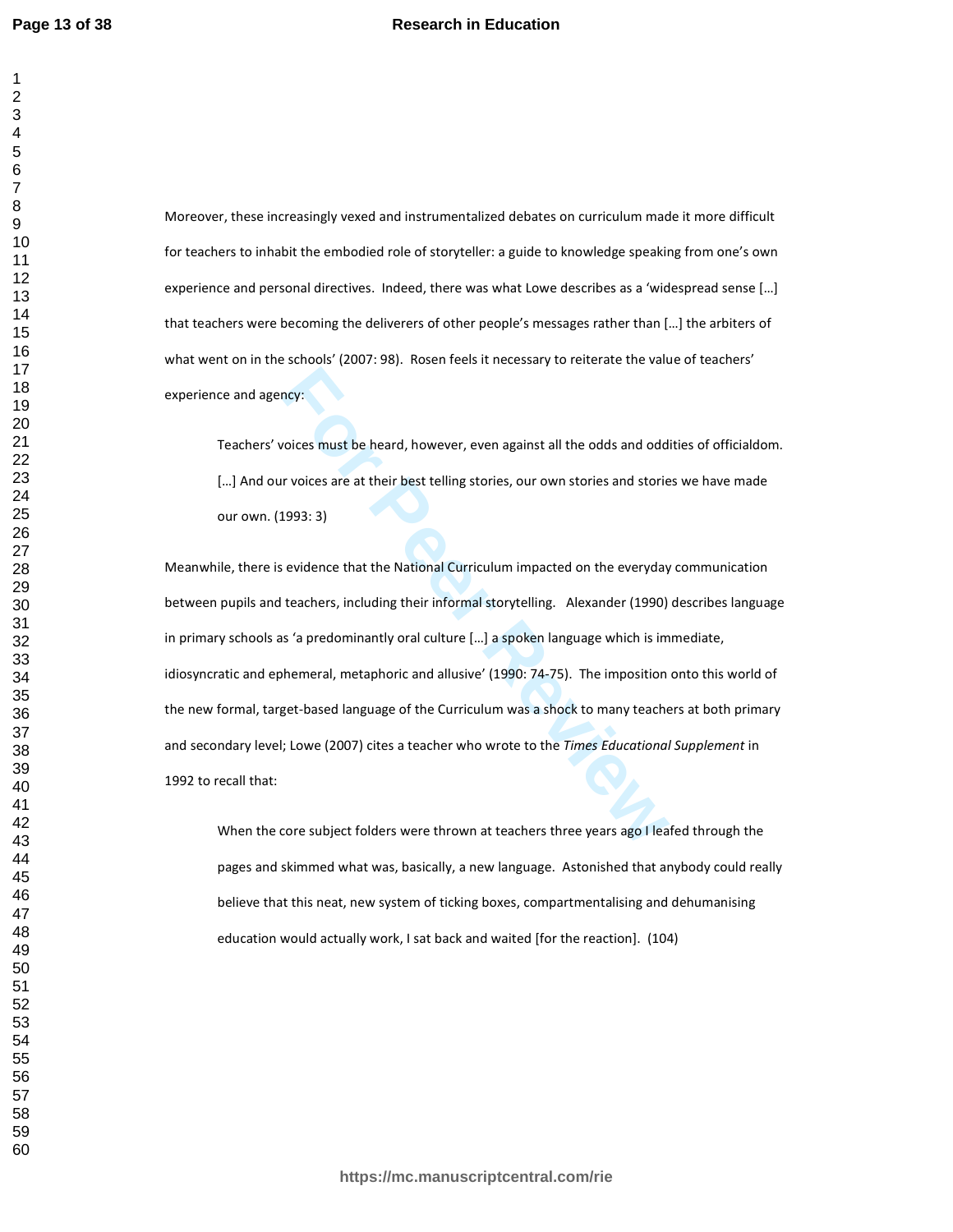**Fourthally as a more recent textbook on speaking and listening cov**<br>**For Peer Review and SOO6**), each include a chapter on storytelling. It is notewo<br>ontain few or no references to storytelling or narrative outside th<br>y t This 'new language' appears inimical to narrative. Yet coincident with the advent of the Curriculum was a new emphasis on speaking and listening through the National Oracy Project (NOP), in which storytellers had a significant presence; many storytellers were busy freelancers in schools during this period, and the NOP even published a storytelling guide for teachers (Howe and Johnson 1992). In addition, edited collections on oracy aimed at teachers and educationalists (Holderness and Lalljee 1998; Norman 1992), as well as a more recent textbook on speaking and listening covering similar ground (Jones and Hodson 2006), each include a chapter on storytelling. It is noteworthy, however, that these three books contain few or no references to storytelling or narrative outside these chapters. Rather, their primary theoretical emphasis is the role of facilitated classroom talk in developing metacognition, and learning within Vygotsky's Zone of Proximal Development. The speaking and listening that is to be encouraged is aimed primarily at enabling children (particularly those with additional challenges such as disabilities or membership of a minority group) to work at a higher level of abstraction, and demonstrate that they are doing so.

The rise of oracy at the outset of the National Curriculum perhaps lay in its bringing together progressive and centripetal forces in a cognitive agenda, while also incorporating new emphases on inclusion, diversity and citizenship. However we would argue that the NOP did not have at its centre an appreciation, or even an understanding, of narrative knowledge.

#### *Moment 4: Compliance and creativity (2000s to the present)*

There is nothing intrinsically hostile to narrative in the content of the National Curriculum. However, as Parker (2015) highlights, a generation of teachers have now been trained in an era of circumscribed

 $\mathbf{1}$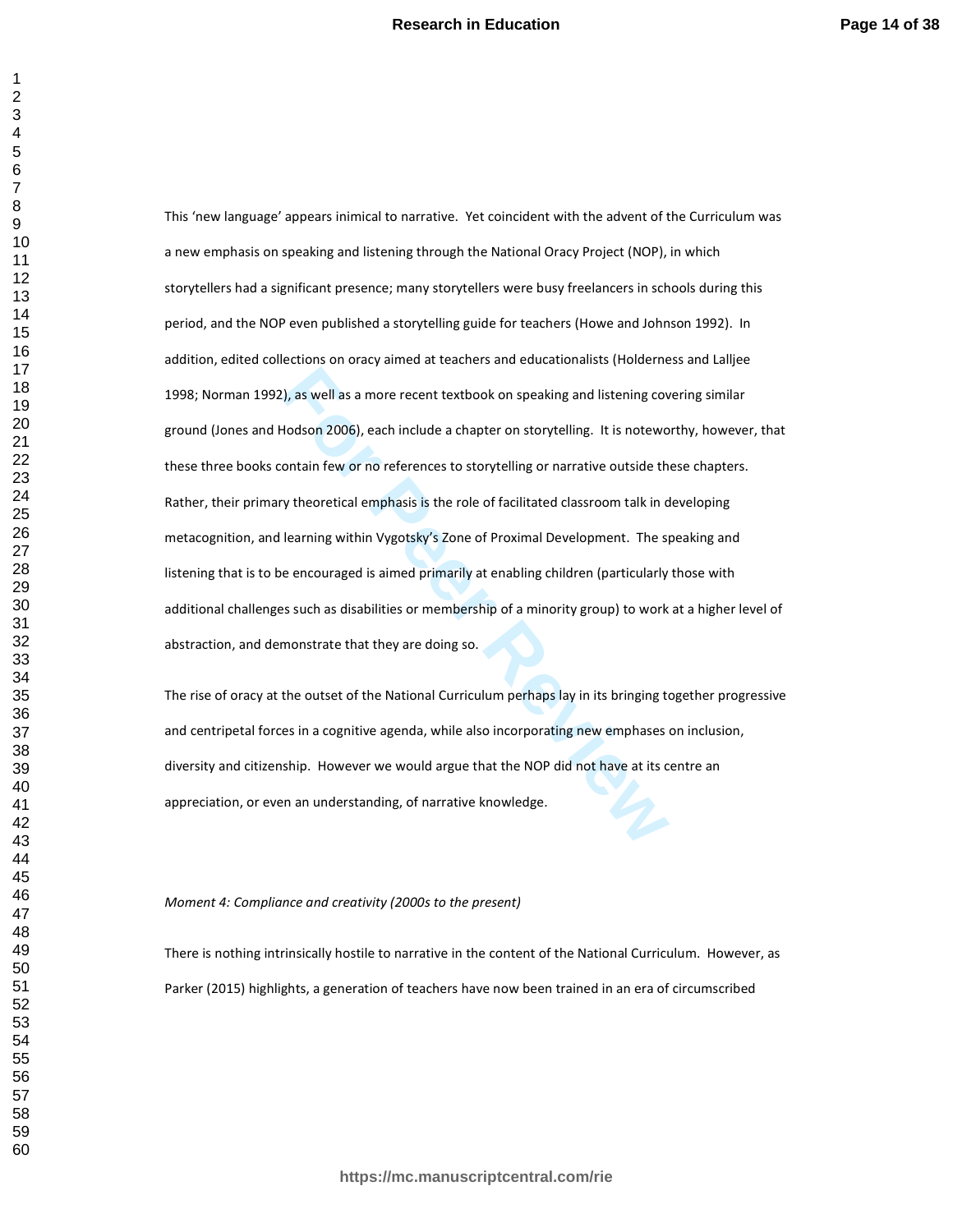autonomy and personal initiative, and schools are increasingly compelled to orient themselves towards compliance with detailed prescriptions. In this climate, both the self-directed role of storyteller and the unfathomable state of listener have arguably become endangered in much of schooling. Because of the fundamental indeterminacy and idiosyncrasy of what a teacher may choose to tell, or a pupil may choose to take from a story, lessons rich in narrative will rarely be the shortest or most predictable route to demonstrating that learning outcomes have been achieved.

ting that learning outcomes have been achieved.<br>
examine a simultaneous trend within this period, namely an emp<br>
ning. The 1999 National Advisory Committee on Creative and Cul<br>
mmissioned by the New Labour government, reco Yet it seems vital to examine a simultaneous trend within this period, namely an emphasis on *creativity* in teaching and learning. The 1999 National Advisory Committee on Creative and Cultural Education (NACCCE) report, commissioned by the New Labour government, recommended that schools should prepare young people for an unpredictable future through a strengthened emphasis on creative education, innovation, and the arts. This was followed by governmental commitments two years later to infuse creativity throughout all education policy (DCMS 2001). Numerous subsequent works guiding teachers in the development of creative approaches to teaching, such as Fautley and Savage (2007), emphasise its focus on 'higher order' or 'convergent' thinking, interdisciplinarity and non-linear problem-solving (Fautley and Savage 2007). This move might seem fertile ground for storyknowing, given its affinity with complexity, multiple truths and imagination.

Anna Craft (2011) notes that this emphasis on creativity remains strong in English education, for economic, social, and technological reasons. Yet, she says, it is riddled with tensions:

creativity has been seen as increasingly significant in relation to education since the end of the 20<sup>th</sup> century, despite a powerful set of drivers towards ever-higher achievement on narrower measures […] perhaps the most visible challenge for creativity in education is the disconnect with performativity. (2011: 20)

**https://mc.manuscriptcentral.com/rie**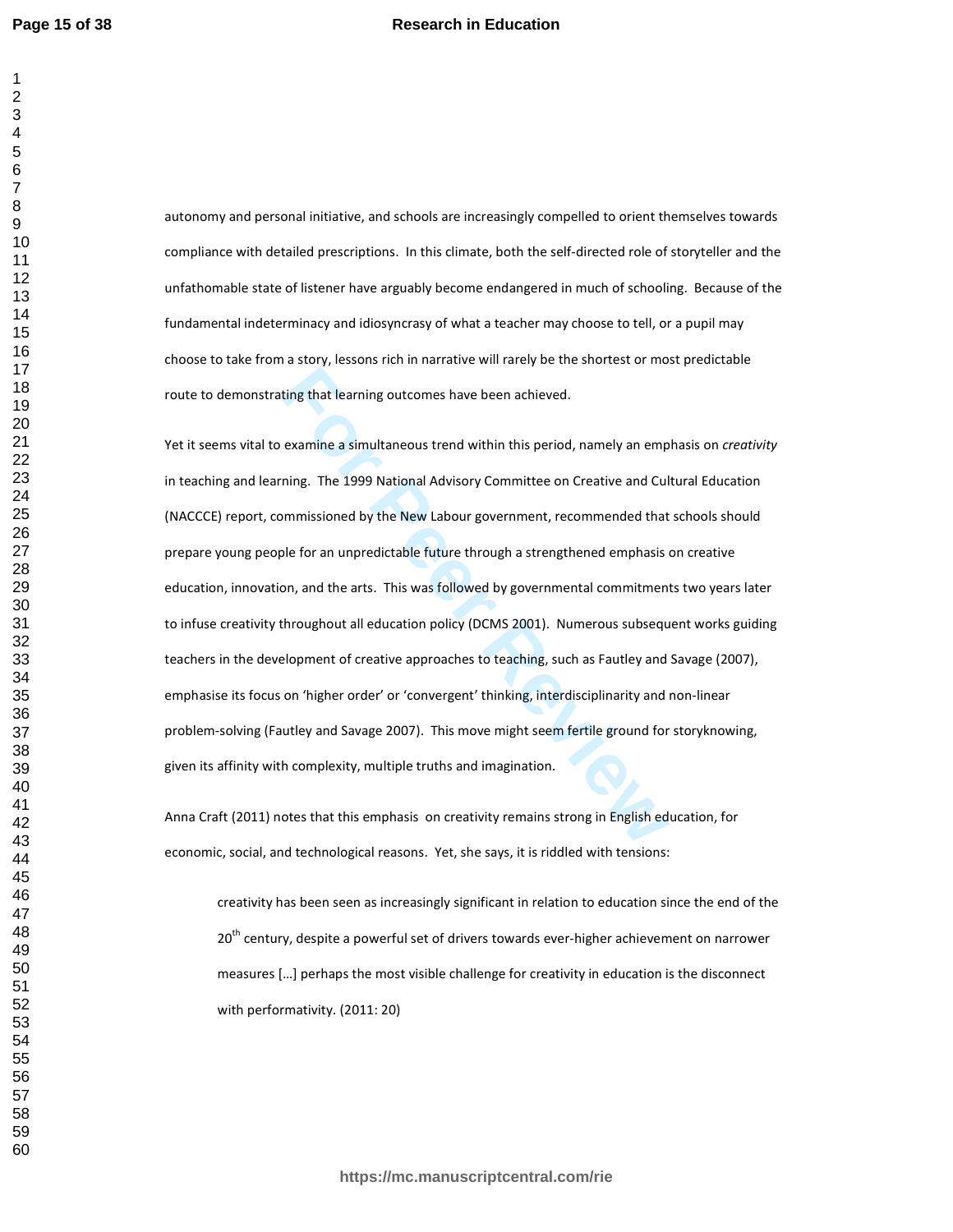Thus, even as moves towards creativity have worked their way through the system, they have been thwarted by countervailing pressures to achieve closely specified outcomes in the shortest possible time. It is perhaps for this reason that the literature on creative teaching contains little or no reference to narrative or story, effectively redefining 'creativity' as a set of highly choreographed strategies which minimize the risk that pupils will fail to arrive at the desired destination. As Fautley and Savage point out,

There can be chance examples of creative decision-making, but in the classroom you will not want to wait for these but pursue a more purposeful course aimed at producing this type of thinking.' (2007: 4)

Such a course may be a lively and active learning experience, but is likely to have very minimal scope for either absorption in a narrative world, or the unpredictability of an exchange of anecdotal experience.

**Examples of creative decision-making, but in the classrelit for these but pursue a more purposeful course aimed at production 2007: 4)**<br> **For Peer Reviewal Algerian and a stream in the classrelity of an exchange of anecd** The squeezing out of narrative is occasionally tacitly recognized by the educational establishment itself as an unintended consequence of its own directives; for example OFSTED's *Moving English Forward*  (2012) laments that 'excessive pace' in many schools meant that pupils rarely have the chance to enjoy and reflect on whole novels or poems. Indeed, the current moment in UK education might be characterized as an irreconcileable tussle between compliance and creativity, leaving no space for teachers' autonomous sense of what narratives might guide pupils through their lives. As Fautley and Savage themselves admit,

After all, if you are constantly being told what to teach and when and how to teach it, how can you really be expected to be creative as well? This is a good question and one that many teachers are grappling with. (2007: 23)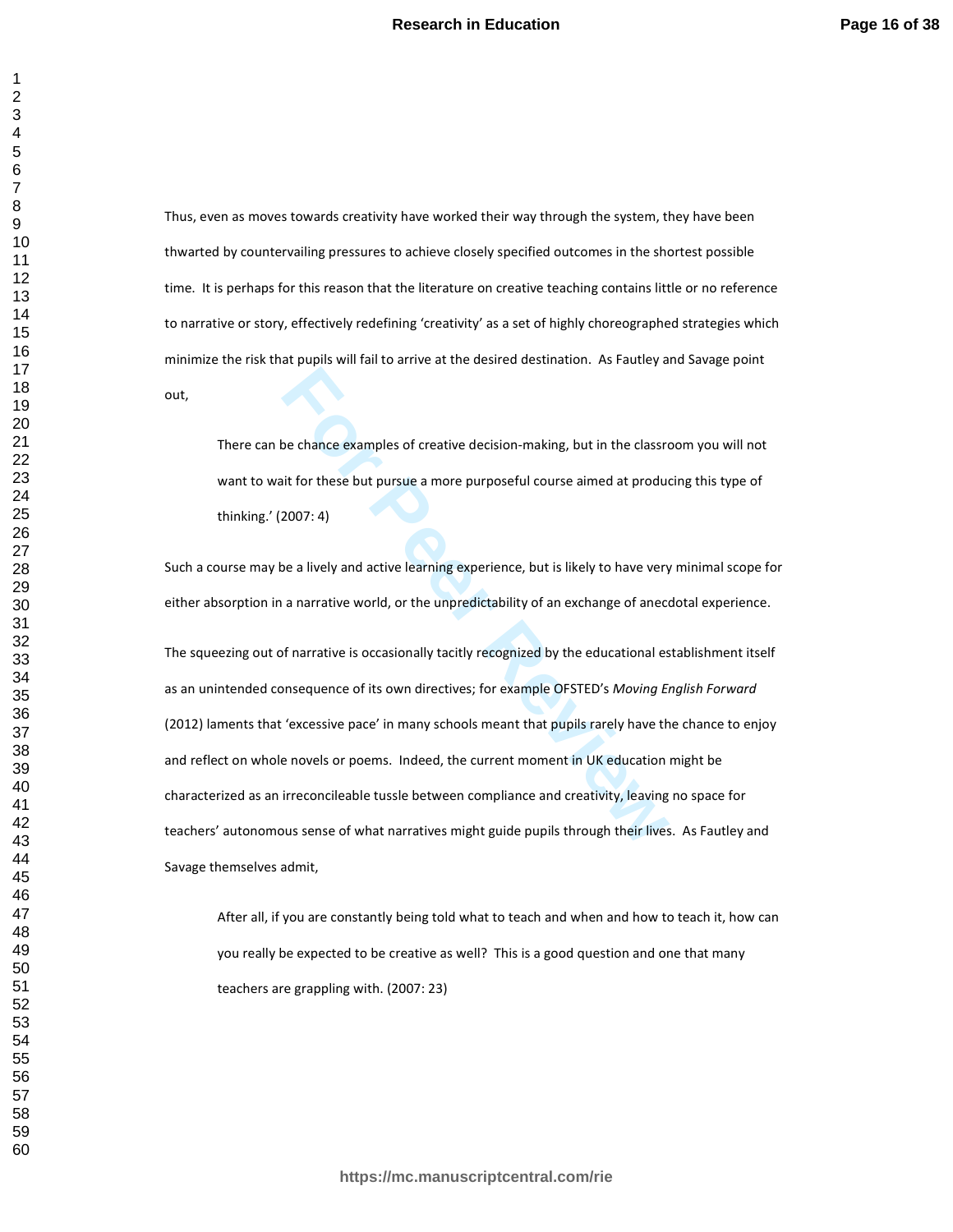Having seen the low tidemark to which narrative and story have fallen in English education, it is time to turn to the literature on narrative knowledge itself, to 'anatomize' this endangered species and thus gain a sense of what is being lost.

#### **Literature review: the theorists' anatomy of storyknowing**

**he theorists' anatomy of storyknowing**<br>
ween the kind of knowledge that is developed through narrative (t<br>
AA and XXX 2016), and the kind of knowledge which rests on abstr<br>
ed by a body of theorists. Jerome Bruner disting The distinction between the kind of knowledge that is developed through narrative (termed 'storyknowing' in AAA and XXX 2016), and the kind of knowledge which rests on abstraction has been persuasively explored by a body of theorists. Jerome Bruner distinguishes 'two irreducible modes of cognitive functioning' (2006: 116): propositional, paradigmatic or logico-scientific knowledge, which 'seeks explications that are context free and universal' (116):

*"When temperatures drop below zero, water always freezes because…"*

and narrative knowledge, which 'seeks explications that are context sensitive and particular' (116):

*"Well, the winter set in especially hard that year and the lake froze over…"*

Bruner contends that the functioning of narrative is often poorly understood in psychology, education and most other disciplines. Jean-Francois Lyotard (1984) tries to redress the balance, asserting that narrative is not an underdeveloped attempt to attain 'scientific' knowledge, but a viable way of knowing in its own right. Its denigration, he says, limits our understanding of reality to that subset of it which can be understood by the scientific or propositional track.

Other authors who have investigated narrative and propositional knowledge include Walter Benjamin (WB) (1973), Augusto Boal (AB) (1995,2000), Italo Calvino (IC) (1956), Michael de Certeau (MdC) (1984),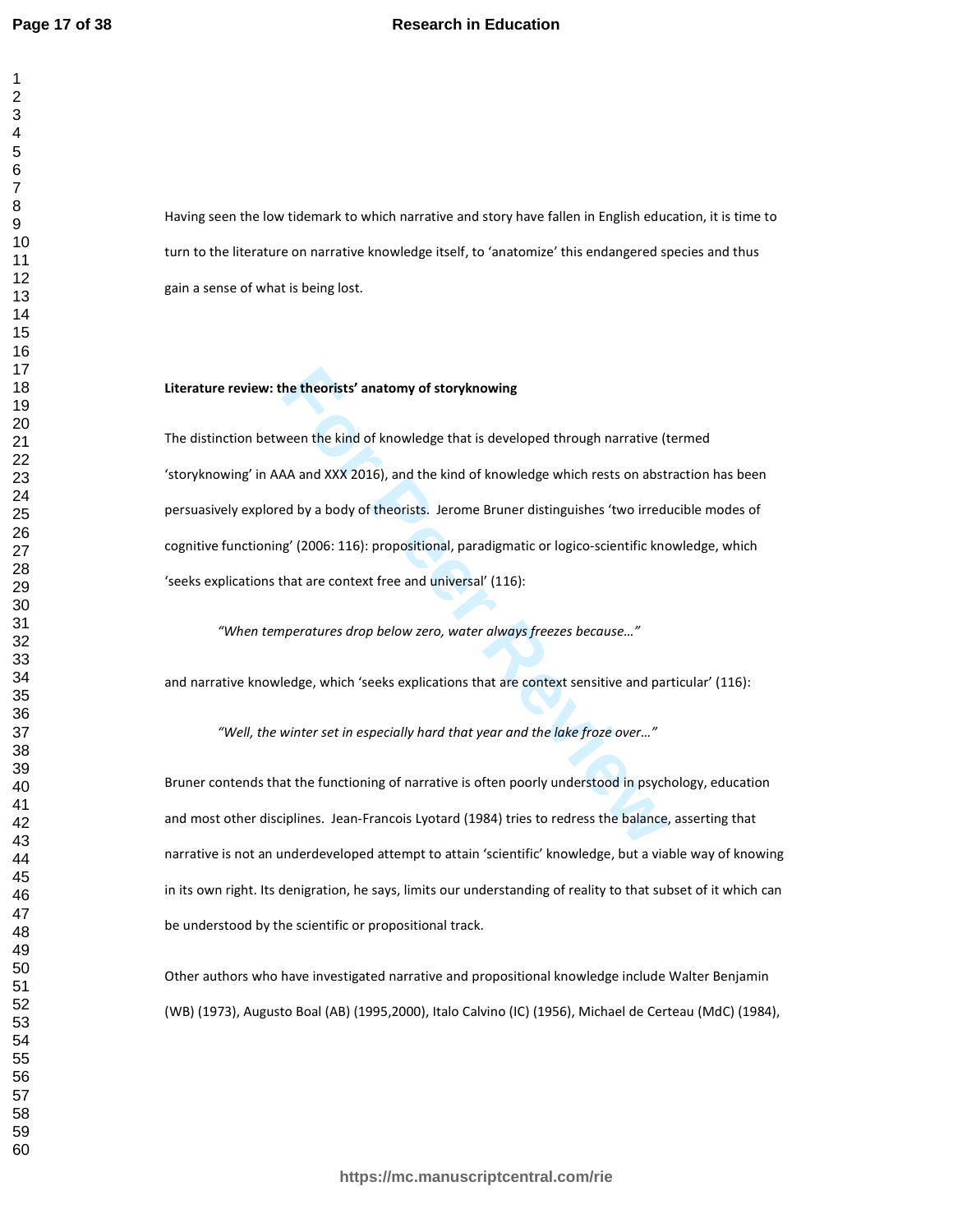Arthur Frank (AF) (1995), Donna Haraway (DH) (1988), Richard Kearney (RK) (2002), Alisdair MacIntyre (AMcI) (1981), Peter Reason and Peter Hawkins (PR/PH) (1988), Paul Ricoeur (PR), and Lev Vygotsky (1967). By reviewing this corpus, we can make the following 'anatomy' of the key characteristics of storyknowing:

*Purpose: narrative aims to communicate the particular experience of the teller to the community of listeners, in a way that will be relevant to their particular circumstances or needs.* 

For Benjamin (1973), story's task is to convey *experience* meaningfully, rather than facts accurately. **Storytelling** 

raims to communicate the particular experience of the teller to the<br>hat will be relevant to their particular circumstances or needs.<br>), story's task is to convey experience meaningfully, rather than fa<br>im to convey the pur does not aim to convey the pure essence of the thing, like information or a report. It sinks the thing into the life of the storyteller, in order to bring it out of him again. Thus traces of the storyteller cling to the story the way the handprints of the potter cling to the clay vessel. (91-2)

Arthur Frank goes further, emphasising the inseparability of the storyteller's whole *person* from their experiential knowledge: 'their bodies give their stories their particular shape and direction' (Frank 1995: 27).

Kearney (2002) makes the related point that story conveys perspectives, rather than messages or instructions, enabling us to 'identify[] with as many fellow humans as possible' (62). This is not a relativistic, value-neutral role, however. Story does not limit itself to denotative statements, but aims to give 'counsel' by guiding listeners along a path already travelled. In Benjamin's words: 'every real story […] contains, openly or covertly, something useful' (1973: 86). The storyteller must, like a craftsman,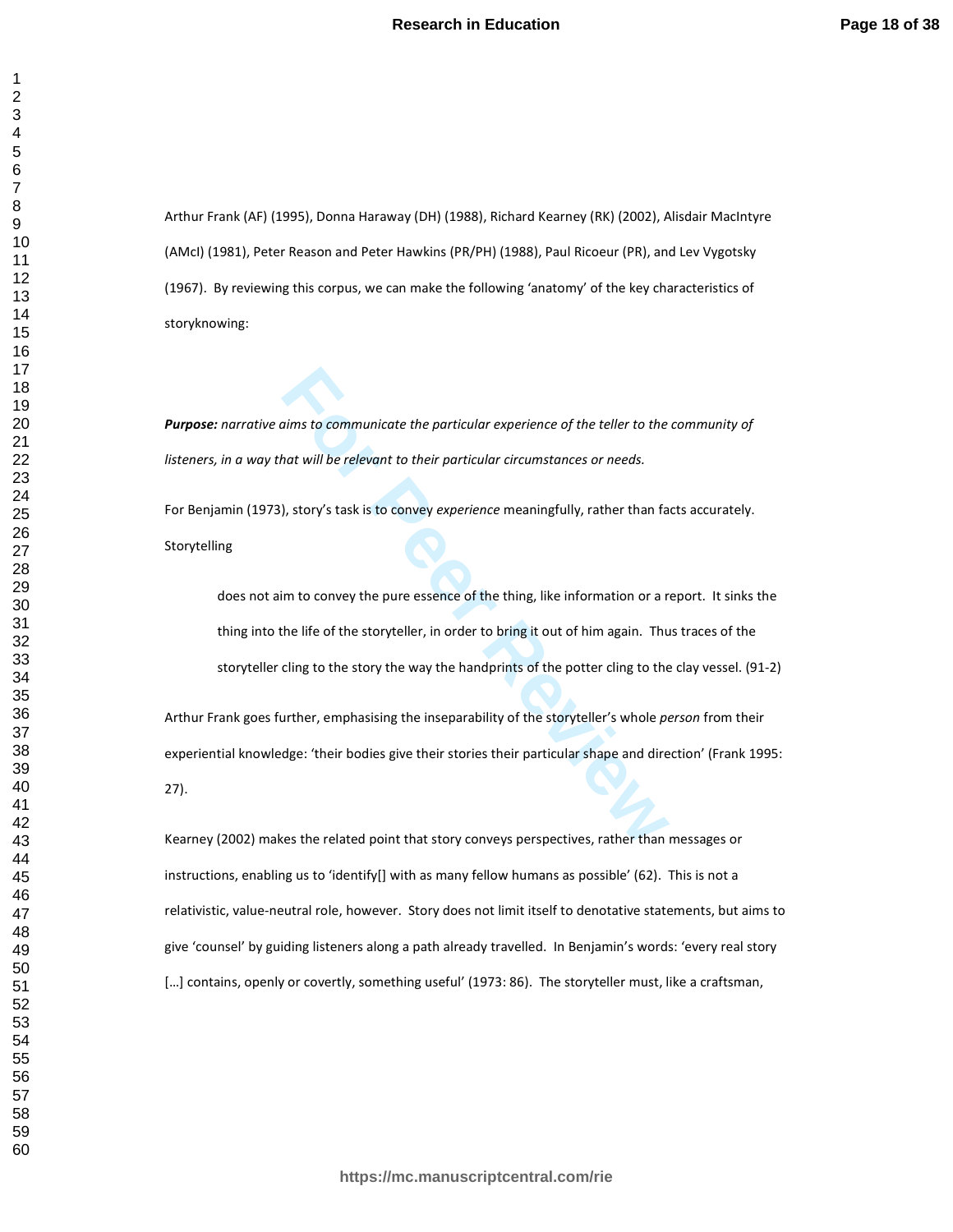$\mathbf{1}$  $\overline{2}$ 

# **Research in Education**

'fashion the raw material of experience, his own and that of others, in a solid, useful, and unique way' (108).

Thus storyknowing does not seek to legitimate itself against universal standards of proof or logic (Lyotard 1984), but to share learning which is true and relevant within the particular cultural context of the telling. Crucially, this exchange of life experience and guidance binds together tellers and listeners:

[A] collectivity that takes narrative as its key form of competence […] finds the raw material for its social bond not only in the meaning of the narratives it recounts, but also in the act of reciting them' (Lyotard 1984:22).

*Technique: the compositional strategies of story are based on collaboration.* 

this exchange of life experience and guidance binds together tell<br>
Mity that takes narrative as its key form of competence [...] finds the<br>
position of only in the meaning of the narratives it recounts, but also<br>
For (Lyot Knowledge creation through the narrative track relies on both teller and listeners. This is partly because, as Bruner (2006) suggests, the primary driving force of narrative is characters' intentionality; action is largely interpreted 'in terms of the working out of human intentions in a real or possible world' (121). This is in contrast to paradigmatic knowledge, which comes pre-interpreted, usually expressed 'through the operations of causes, structural requiredness, reasoned correlation' (121). Moreover, the best stories, affirms Benjamin (1973), are told with the minimum of 'psychological shading' or interpretation. We might, for example, be told that the family have to sell their last cow, but not exactly how much they have suffered to get to that point, or why this was the only recourse left to them. Both storyteller and listeners thus have work to do to make sense of the linkages between cause and effect, and this joint task relies on their ability to 'assign appropriate presuppositional interpretations to what is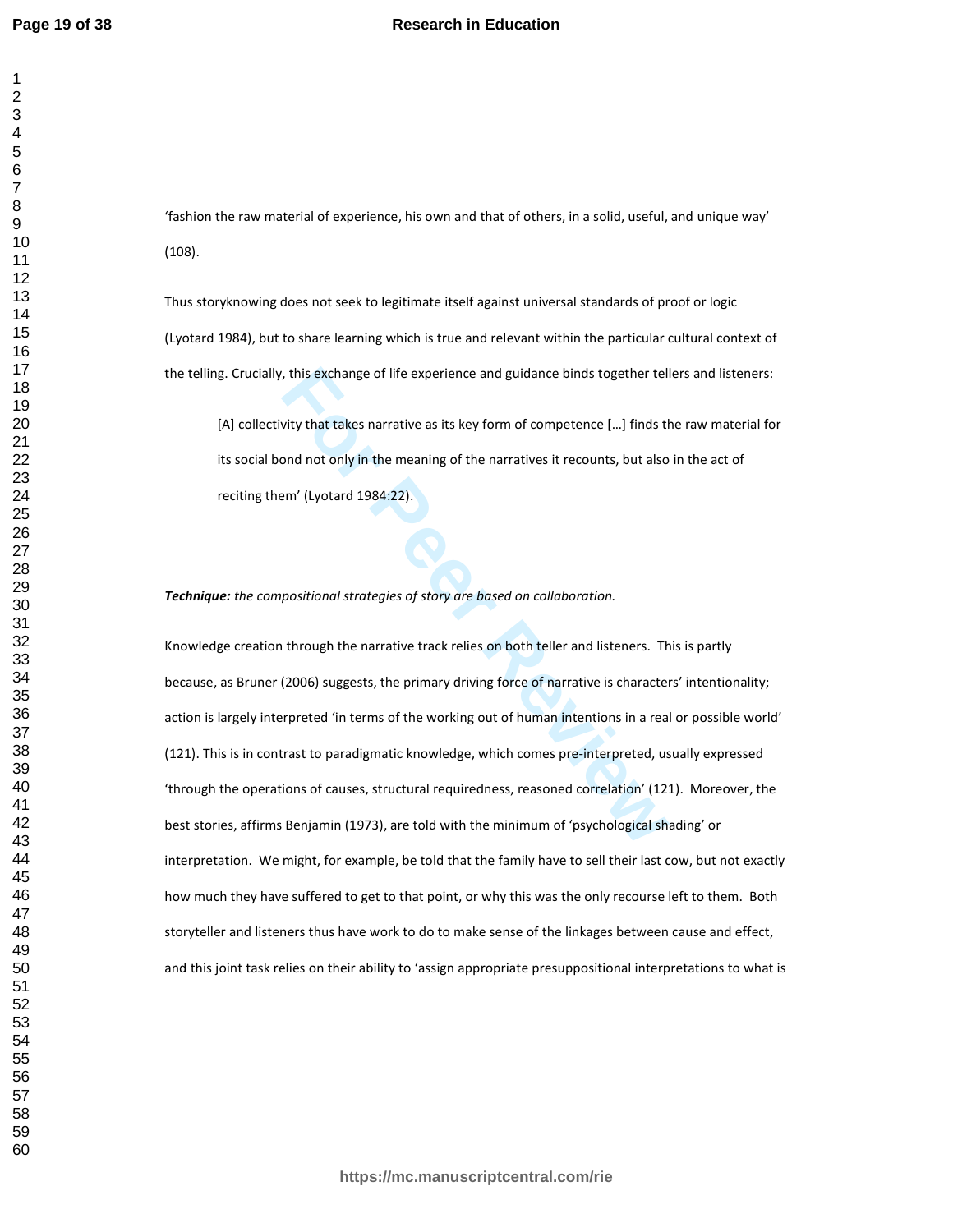being said' (Bruner 2006: 124). During a live telling, this collaboration can be sensed as they respond to each other both verbally and non-verbally.

Elsewhere, XXX (2017) has discussed the flipside of this observation: that where teller and listeners do *not* share cultural common ground and associations, the telling of the story then becomes an opportunity for exploration of each other's assumptions and worldviews, and an intersubjective space for the creation of new shared meanings.

Through succinctness and memorability, narratives allow the listener, in turn, to become the teller and disseminate these shared meanings: 'The cardinal point for the unaffected listener is to assure himself of the possibility of reproducing the story' (Benjamin 1973:97).

*Epistemology: the knowledge embodied in story is irreducible to categories, labels or general principles.* 

Ioration of each other's assumptions and worldviews, and an inter<br> **FREMALE TO EVALUAT EVALUAT EVALUAT EVALUAT EVALUAT THE CONDUCT THE CONDUCT**<br> **FORMALE THE EXECUTE CONDUCT**<br> **FEET THE CALUAT EXECUTE IS THE CONDUCT AND AS** There is a fluidity and flexibility to the meanings embodied in stories, which allows a single narrative to contain multiple and even contradictory layers of truth. Stories are not simple metaphors to drive home emphatic messages (although people may occasionally attempt to use them in this way); they are experiences which reveal realities too complex to summarise. De Certeau expresses this beautifully:

You ask what they "mean" ("veulent" dire)? I'll tell them to you again. When someone asked him about the meaning of a sonata, it is said, Beethoven merely played it over.' (1984: 80)

This allows stories to become the containers for exploration of controversial or complex topics. Reason and Hawkins (1998) used storymaking in response to contentious discussions around gender relations within a research group, and found that the narrative knowledge generated 'tentatively feels the way

 $\mathbf{1}$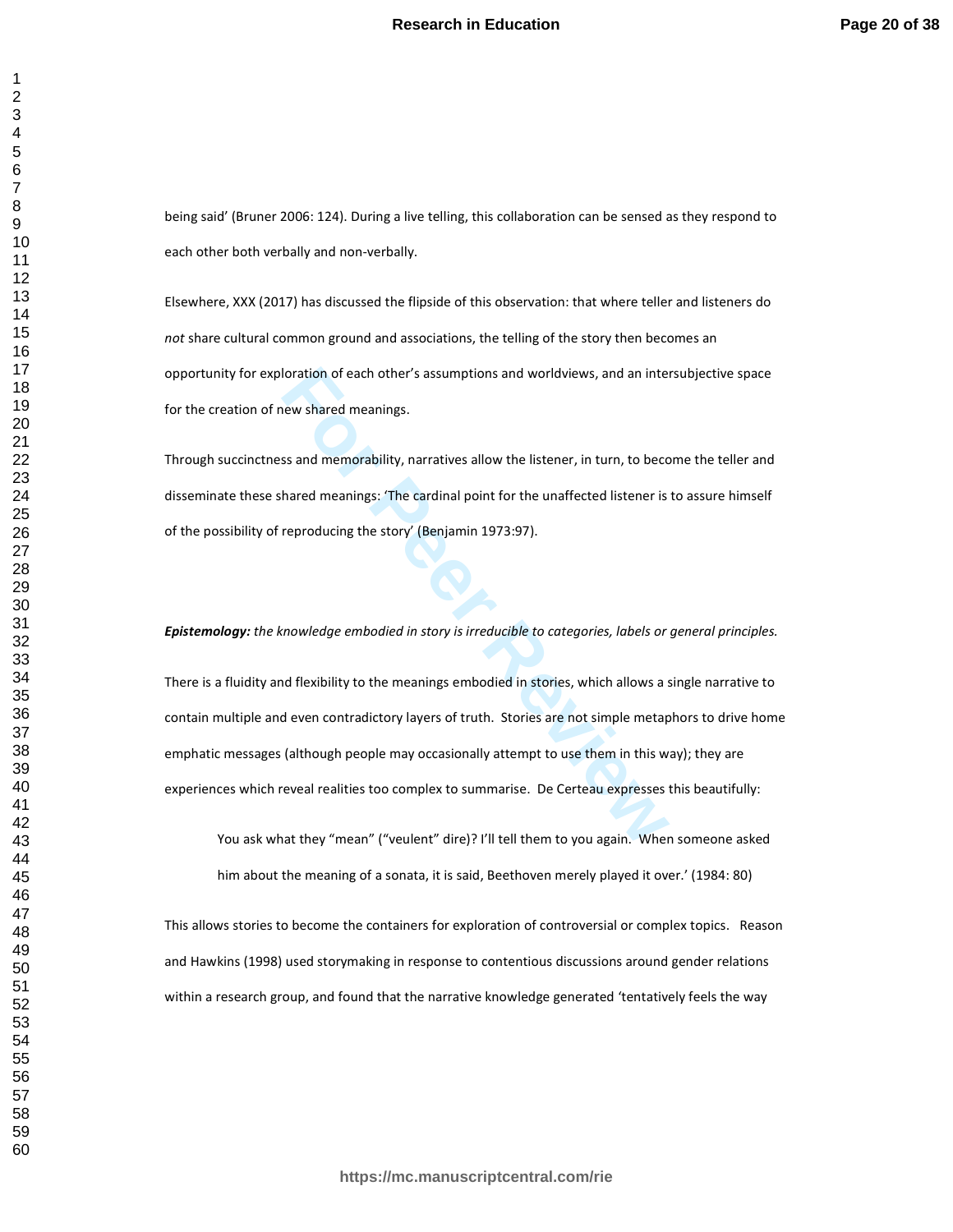# **Research in Education**

forward towards a synthesis without artificially creating a compromise, or explaining away the differences' (Reason and Hawkins 1998:95).

Example is built up by exchanging multiple stories of what has happened<br>
For Peelity in the is built up by exchanging multiple stories of what has happened<br>
For Peelity and the more difficult it will be to encapsulate prop *Model of learning: the process of building knowledge is cumulative, through exposure to many stories.* Whereas a scientific theory seeks to encapsulate the totality of a realm of reality in the abstract, narrative knowledge is built up by exchanging multiple stories of what has happened within it. The more complex this realm, the more difficult it will be to encapsulate propositionally, and the more valuable will be a narrative approach:

I do not think that my interest in theatre and literature has made me more *abstract*. Instead, it has joined me to the possible worlds that provide the landscape for thinking about the human condition, the human condition as it exists in the culture in which I live.' (Bruner 1986:128)

De Certeau (1984) expresses this distinction in terms of the difference between a 'route' and a 'map'; many stories of journeys must be told before a map of an area can be compiled, and if these are 'pushe[d] away into its prehistory' (121) once the map has been drawn, a great richness of knowledge can be lost.

We can best appreciate this view of narrative knowledge visually, by imagining human experience as a metaphorical landscape. Rather than seeking to capture the overall shape of this landscape by referring to a standardized map, we can tell stories (here represented as arrows) to share with others our own past journeys through it:

*Figure 1. Stories setting out across a landscape.*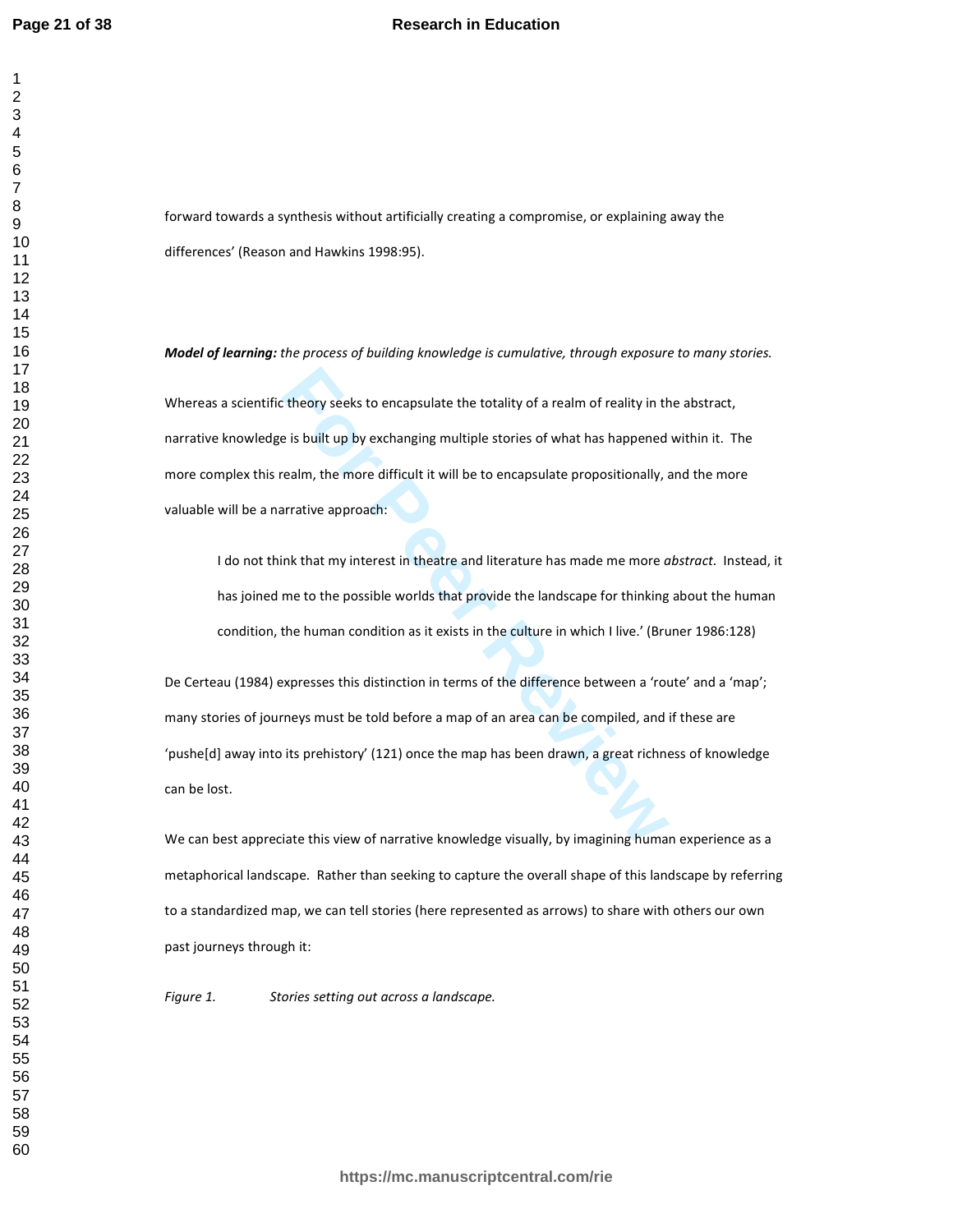



Thus when a storyteller tells a story (the bold arrow), she shares with her listeners her own exploration of this landscape, which will trigger off answering stories (thin arrows) from listeners in which they share their own different explorations of the same landscape. Gradually a more complex picture will start to emerge of what this 'country' of human experience is like.

Thus storyknowing emerges from the literature as a valuable form of knowledge in its own right. We have perhaps, for the sake of clarity, over-emphasised the distinction between narrative and propositional knowledge, and we will examine their interdependence in our discussion of the pupils' observations which follows.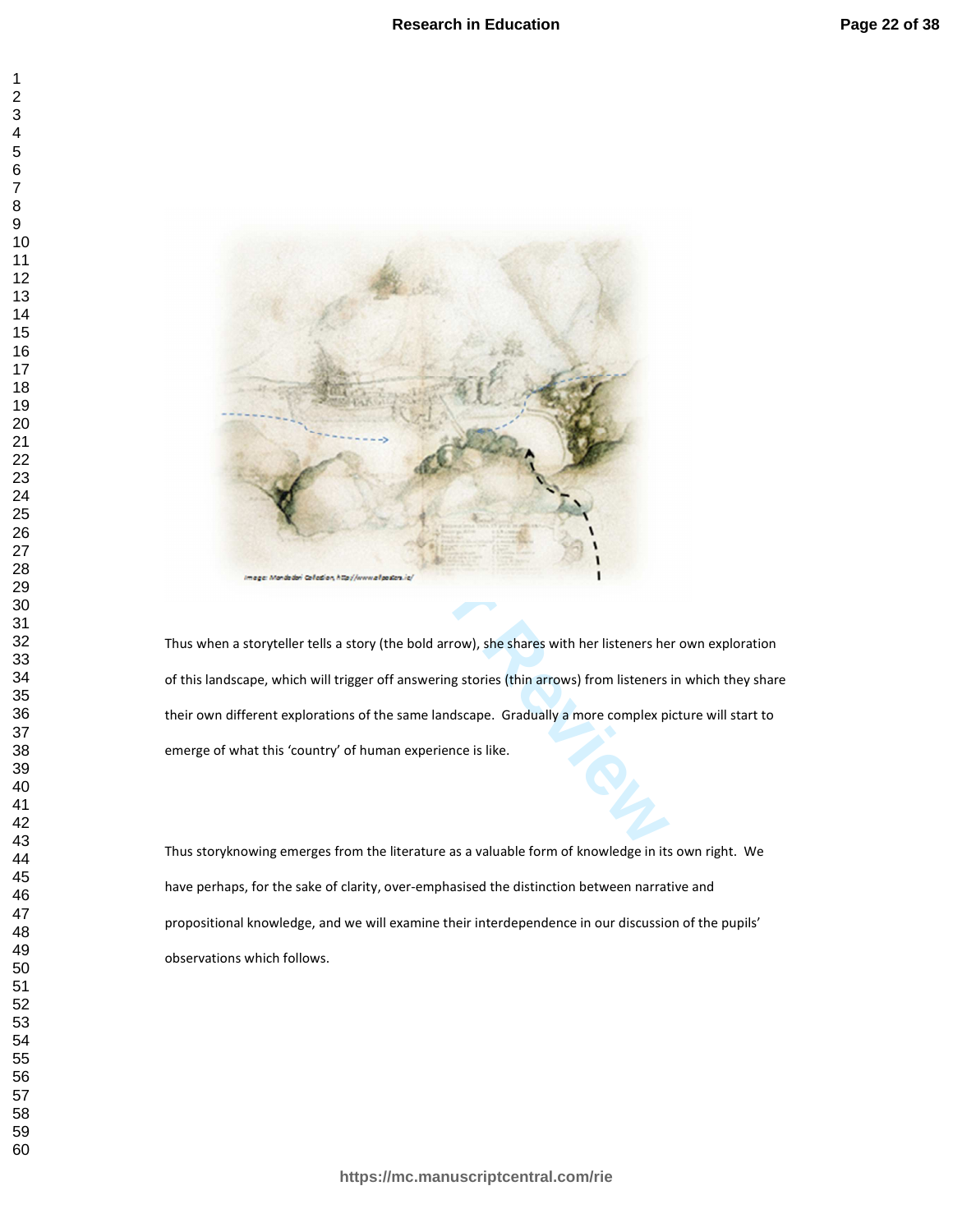$\mathbf{1}$  $\overline{2}$  $\overline{\mathbf{4}}$ 

## **Methodology**

So as to elicit the pupils' observations as to the characteristics of storytelling-based learning, we invited volunteers from the three classes to join us for a loosely structured focus group discussion (18<sup>th</sup> March 2015). The nine pupils that chose to come (three per class) were, unsurprisingly, among those who had shown greatest interest in storytelling and developed most as storytellers during our collaboration. We sat around a table covered with all the artefacts that the three classes had collectively produced based on stories during almost two years of our collaboration, for example:



**Figure s 2 and 3 . Example artefacts from storytelling workshops: a poster retelling the Sumerian myth of Lugalbanda, and a class poem written on the York experience of bubonic plague.**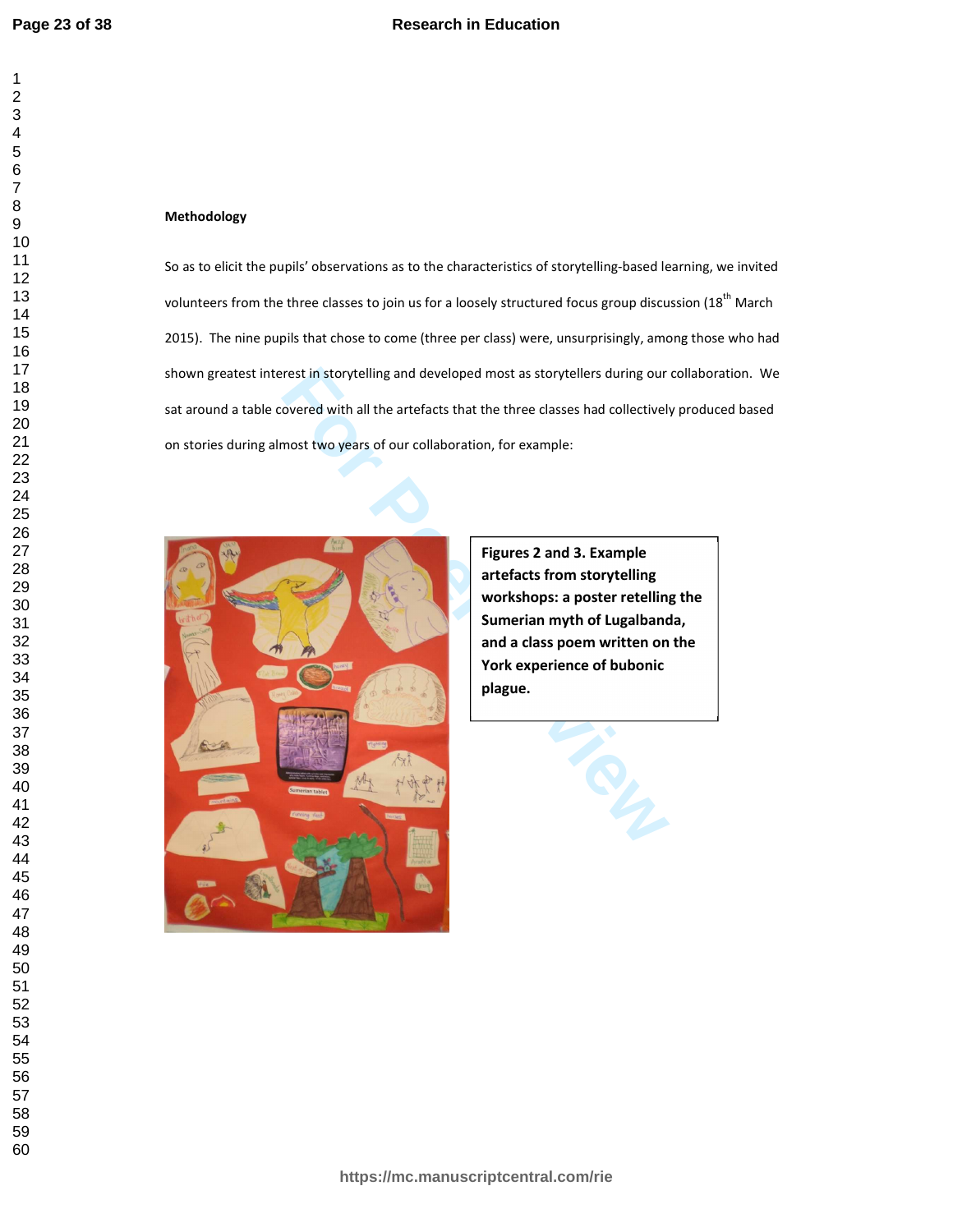# Year 7: Feelings on the Plague Wagon

(written in response to the story of Folly Mill on Hob Moor in 1603)

We are divided into rich and poor We are scared, terrified and shaking Will we die, there is no cure I heard we should cut the sores to release the pressure

**For the vertual standary on the wagger of the standard of steal of standard in the valuation of spraying for us<br>But who cares its our last day let's just have fun<br>Summight we date carous the first to theer other ourselves** We prompted the pupils with occasional questions as to the differences between facts and stories, or between storytelling lessons and other kinds of lessons. That is, 'other lessons' stood in as a necessary but imperfect proxy for 'propositional knowledge' in this discussion. Paradoxically, we were asking them to discuss narrative in propositional terms, something the pupils found difficult. However the presence of artefacts allowed them to grasp at particular memories so as to make their points as little stories or examples, underlining our observation that the narrative voice has an essential role in allowing pupils to make eloquent contributions to classroom discussion. For example: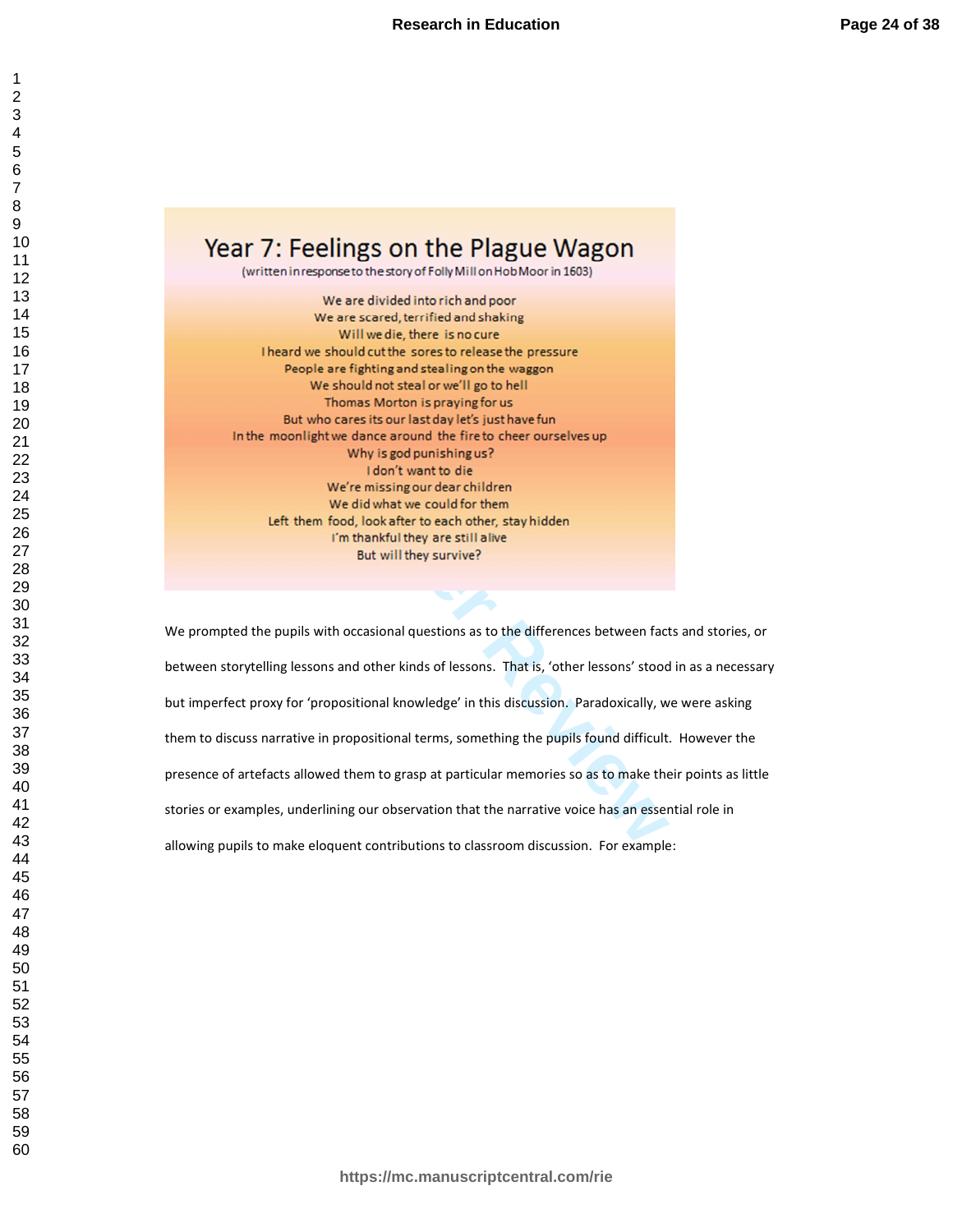# **Research in Education**

*Dan 1 : When we learn about stuff like this, stuff like history…it's easy to people that knows about it, to tell it…like, we didn't know about this* (gestures to poster of Sumerian epic) *bird with wings until we heard the story…* 

When we later provided them with a brief summary of our finding<br>ognised their own opinions despite the 'translation' into general p<br>cture of storyknowing by extracting quotations from the transcrip<br>I their reasons for valu However, many of the pupils clearly enjoyed the challenge of articulating what they found noteworthy about storytelling. When we later provided them with a brief summary of our findings from the discussion, they recognised their own opinions despite the 'translation' into general principles. We can compile a second picture of storyknowing by extracting quotations from the transcription of their words, which reveal their reasons for valuing narrative to be somewhat different to those of the theorists.

# **Findings and discussion: The pupils' anatomy of storyknowing**

Perhaps unsurprisingly, the pupils were primarily interested in articulating what they felt was special about the *experience* of the storytelling exchange, rather than the kind of knowledge that it generated. Four themes emerged in particular.

#### *Themes: the experience of storytelling*

*The role and craft of the storyteller.* As Sam and Dan's comments above make clear, the pupils had become intrigued by the practice and strategies of storytelling, in particular how a storyteller researches and crafts stories. Dan asked, '*How do you get to know this stuff?'* and Sam mused on the various routes by which stories entered the class lexicon: *'that someone's made up, or they've got from someone else,* 

l

 $<sup>1</sup>$  All names are pseudonyms.</sup>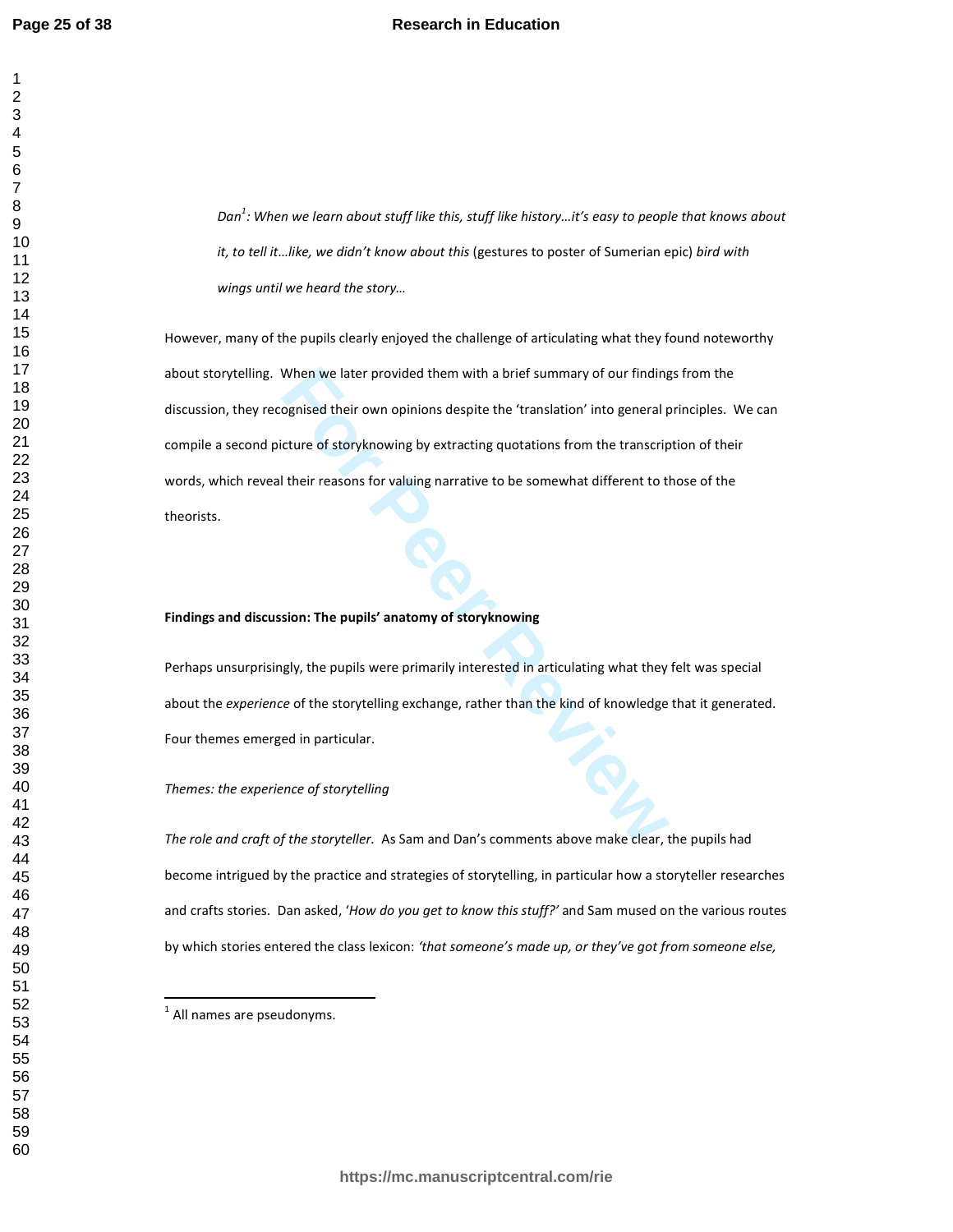*or they've learnt, or they've taken their time to, like, remember that story.'* In response to this interest, XXX had developed the habit of bringing in her source materials to show them at the beginning of each session.

This interest extended to speculation as to how they had developed, and might further develop, as storytellers themselves. Sam and another pupil (not present) had worked with XXX to prepare a performance in a local festival, and reflected that the experience had *' made me want to be a storyteller when I'm older. That's why I picked drama….'* 

ves. Sam and another pupil (not present) had worked with XXX to<br>cal festival, and reflected that the experience had\_'*made me wan*<br>t's why l picked drama....'<br>Il set-up and communication style of storytelling. Joe and Sam *The distinctive social set-up and communication style of storytelling.* Joe and Sam were struck by the difference between the usual classroom environment and the more egalitarian and sociable atmosphere of the storytelling sessions, in which pupils, teaching assistants, teacher and storyteller were all necessary contributors:

*Joe: Instead of your mate being over there – over there – and over there – you just get to chill with them […]* 

Dan agreed that storytelling was *'a more calm way'* of learning.

Maya recognized storytelling as enabling different kinds of communication within the class. She was particularly conscious of the transitions between 'normal' conversation and 'performative' storytelling:

*Don't you feel shy when you, like, stop* (at the end of a story) *and everyone just stares at you? [...] I would.*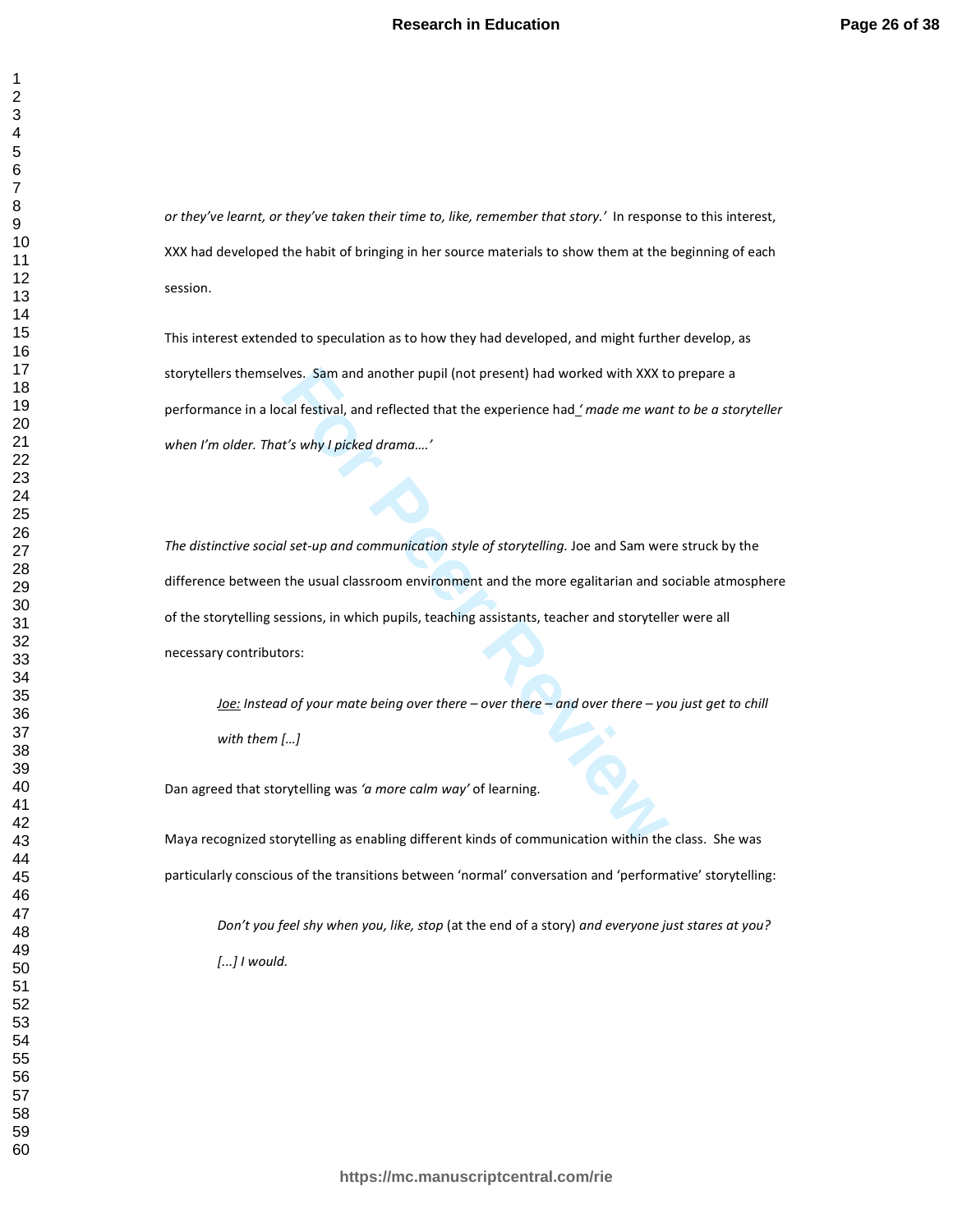$\mathbf{1}$  $\overline{2}$ 

# **Research in Education**

She and Dan also suggested various ways to develop the group's storytelling practice, for example by inviting other storytellers to perform for them.

outputs on the classroom wall and on the table, the pupils seeme<br>collective achievements but as new additions to the canon of kno<br>erline a point about how story engages imagination, offered to re<br>sss had collaboratively wr *Stories as shared creations and communal property of the class.* In gesturing to their posters, poems and other collaborative outputs on the classroom wall and on the table, the pupils seemed to be referring to these not simply as collective achievements but as new additions to the canon of knowledge. Thus three pupils, to underline a point about how story engages imagination, offered to retell a particular story which their class had collaboratively written a year previously:

*Sam: Do you want me to read what this says? There's a boy. He never gives up. He saves people. He's determined. He imagines dangers. He tries his best. He's kind, helpful, strong, courageous, a wit.*

Various pupils reflected on how knowledge is created and how they themselves might have a role in this process; they made spontaneous suggestions as to how to share or build on this collection of stories, as if they constituted a corpus.

*Sam: How about we, like, join all of these stories together – you go through a portal…* 

*Dan: You could bring more books in, and we could look at what they look like in real…like, in black and white pictures or whatever.*

*The value of absorption in a vivid storyworld.* Perhaps the pupils' most striking emphasis was on the absorbing and entertaining nature of storytelling, and the freedom to allow one's mind to roam and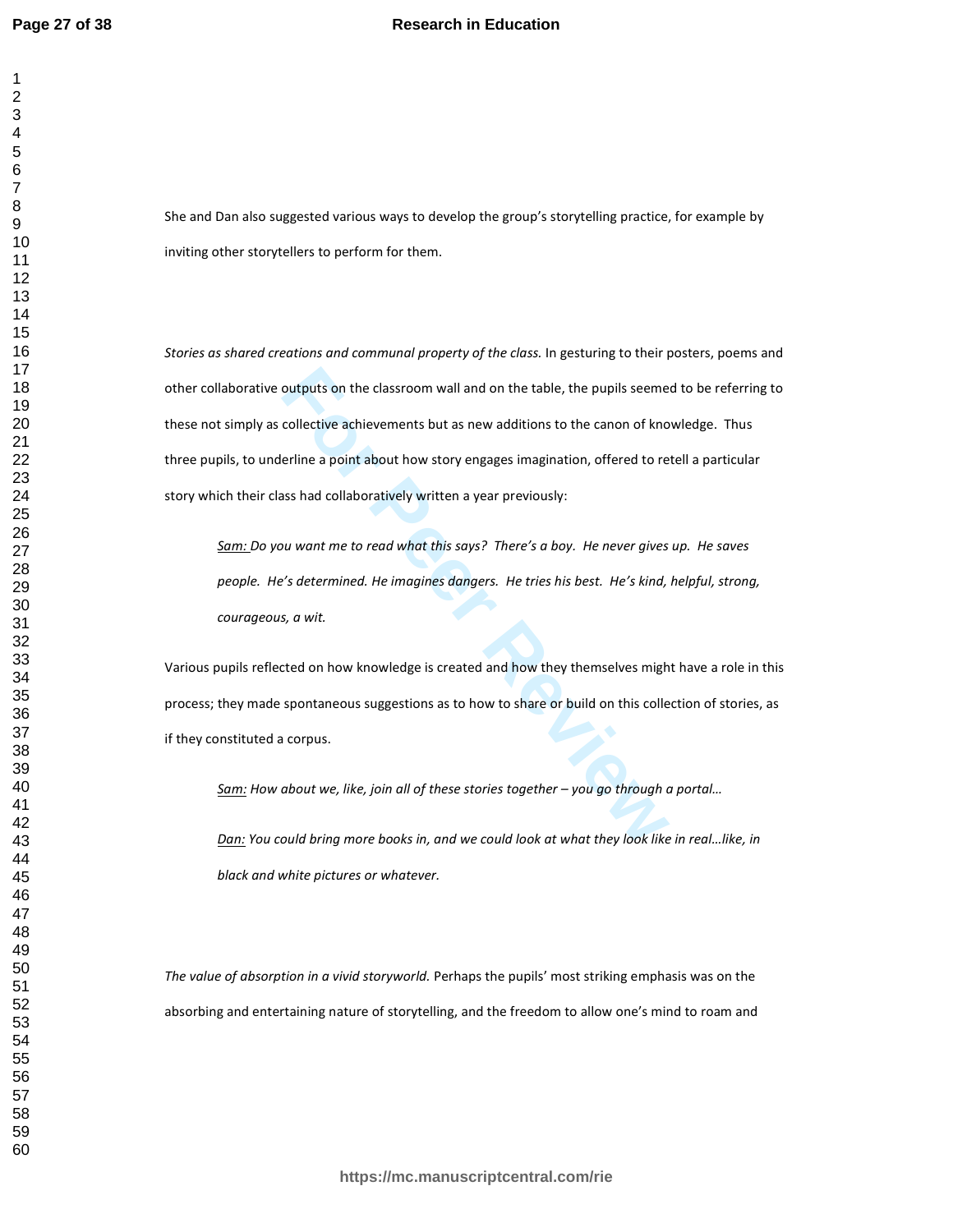create images within a storyworld. Joe was keen that we should realise that his mind was active and doing valuable work in these moments, though he might appear passive or 'tuned-out':

*Joe: It's just – you know when you're telling a story and some of us put our heads down like that*  (puts head down on folded arms) *– it's only because some of us do it to, like, picture the images in our heads.* 

Joe contrasted the freedom and solitude of listening to a story with the more coercive nature of usual lessons, which he felt were based around 'facts':

*Well facts are, for example, you're about to walk into a wall…that's a fact. And a story is where you just – put your head down and listen.* 

*Formalies and solitude of listening to a story with the more coercive*<br> *Formalisty* the more coercive<br> *Formalisty Formalie, you're about to walk into a wall...that's a fact. A<br>
<i>Aut your head down and listen.*<br>
The ma Indeed, the pupils' main critique of our storytelling sessions was that we introduced response activities after XXX's stories; this felt more in line with 'usual' lessons in which they had to prove their understanding. There were vigorous nods all around the table when some pupils reiterated that they learnt more from simply listening to and becoming absorbed in a story.

*Sam: The bad part about it is when the story ends and you start talking about something else…and we're too into the story.* 

*Joe:* (Rather than response activities or discussion) *I would prefer another story.* 

*Themes: storyknowing and learning* 

 $\mathbf{1}$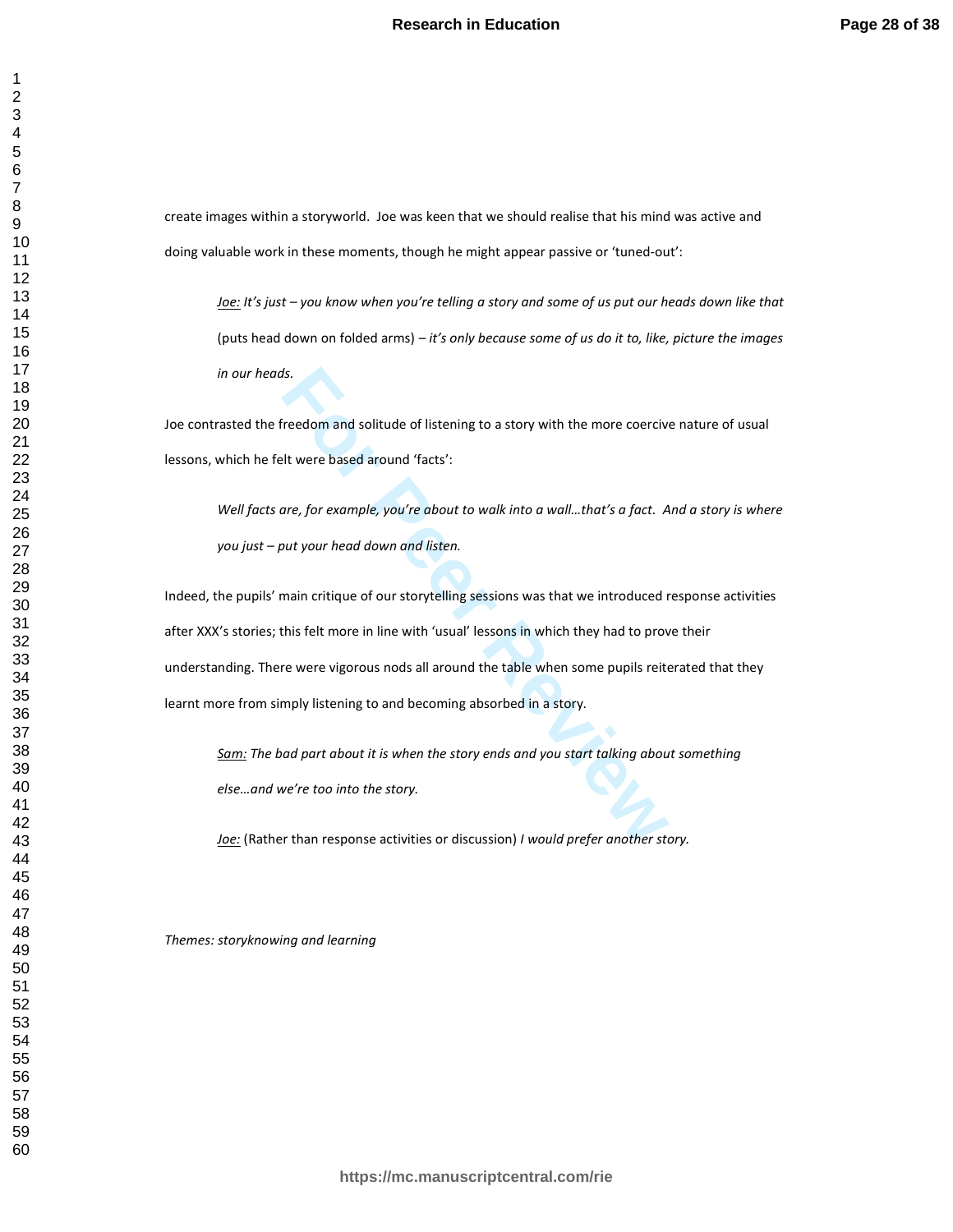It is when the pupils discuss the absorbing effect of listening to stories that their views do start to touch on the nature of narrative knowledge. In particular, their views illuminate the interrelation between storyknowing and propositional knowledge. Consider Sam's observation that a sensorily rich storyworld stimulates the imagination of the listener:

*Sam: You can link the story with the lesson. […] Like say we were learning about World War Two, really good storytellers would explain how the planes were flying over, the sound, the terrain.* 

an link the story with the lesson. [...] Like say we were learning ab<br>good storytellers would explain how the planes were flying over, i<br>good storytellers would explain how the planes were flying over, i<br>ev Vygotsky's (196 This calls to mind Lev Vygotsky's (1967) insight that imagination and creativity are combinatorial processes. That is, in order to develop both creative thinking and logical reasoning processes, young people need to build a repertoire of images to draw upon and try out in different combinations, and they can acquire these the narrations of others as much as through first-hand experience. Indeed, YYY expressed her main aspiration for her pupils in relation to our storytelling collaboration as follows: *I*  hope it will allow them to broaden their (often limited) experiences of life in general (01/06/2016).

In addition, several pupils, reflecting on the difference between 'facts' and 'stories', prized how the embedding of events within a storyworld absorbed their interest and helped them to remember things.

*Amos: I remember more stuff if it's entertaining – if it's boring I just forget about it, and that's what normally happens.* 

*Sam: Facts, sometimes you get told a fact and later on someone asks you, 'What was that fact?' and it's hard to remember it. Stories – you would probably remember the story, or look it up somewhere. Stories are entertainment – facts are information.* 

**https://mc.manuscriptcentral.com/rie**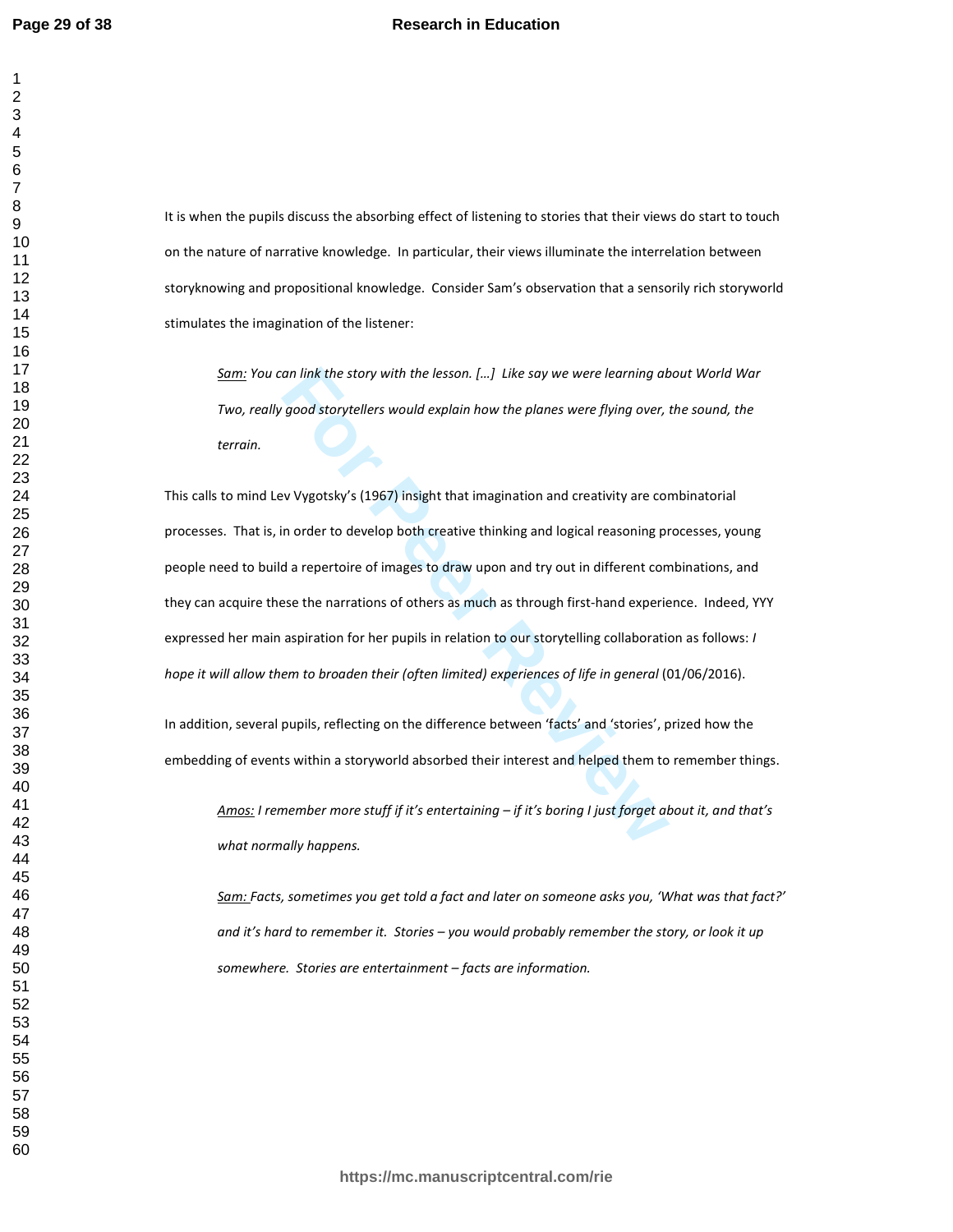Maya articulated precisely the 'slow-burning' nature of stories, which remained in the class' collective memory and helped them learn in the longer term:

*And after we went back the other day, after we had the story with you, we learnt lots from the story.*

The pupils' observations in this regard underscore Bruner's call for a 'spiral curriculum', based on a recognition of the interdependency between narrative and propositional thinking in human learning:

the idea that in teaching a subject you begin with an "intuitive" account that is well within the reach of a student, and then circle back later to a more formal or highly structured account. (1996: 119)

**Fourthallation** is this regard underscore Bruner's call for a 'spiral curriculunt<br> **For Peer Alter Alter Convertsion** is a propositional thinking in that<br> **For Peer Alter Alter Alter Alter Alter Alter Alter Alter Alter Al** The 'intuitive' account is invariably a story or an experience that can give rise to a story, and Bruner is quite clear about it: narrative comes first. However it is not simply a rung on the ladder to a better formal understanding; there is also 'commerce in the other direction' (1996:7). Stories are required to make sense of the outputs of our abstract thinking – to understand their significance in relation to the rest of our knowledge, and importantly, in relation to our selves: 'It is only in the narrative mode that one can construct an identity and find a place in one's culture' (1996: 42). In this respect it was striking that the pupils asked to conclude the focus group by creating a 'chain story' together; the fluency and satisfying ending of this funny story showed how storytelling had become our collective 'mother tongue'.

The pupils were most focused on the *experience* of storytelling, while the theorists emphasises the forms of knowledge it embodies. Yet their articulation of this experience in fact complemented the theorists' more epistemological anatomy, by illuminating just *how* storytelling enables storyknowing.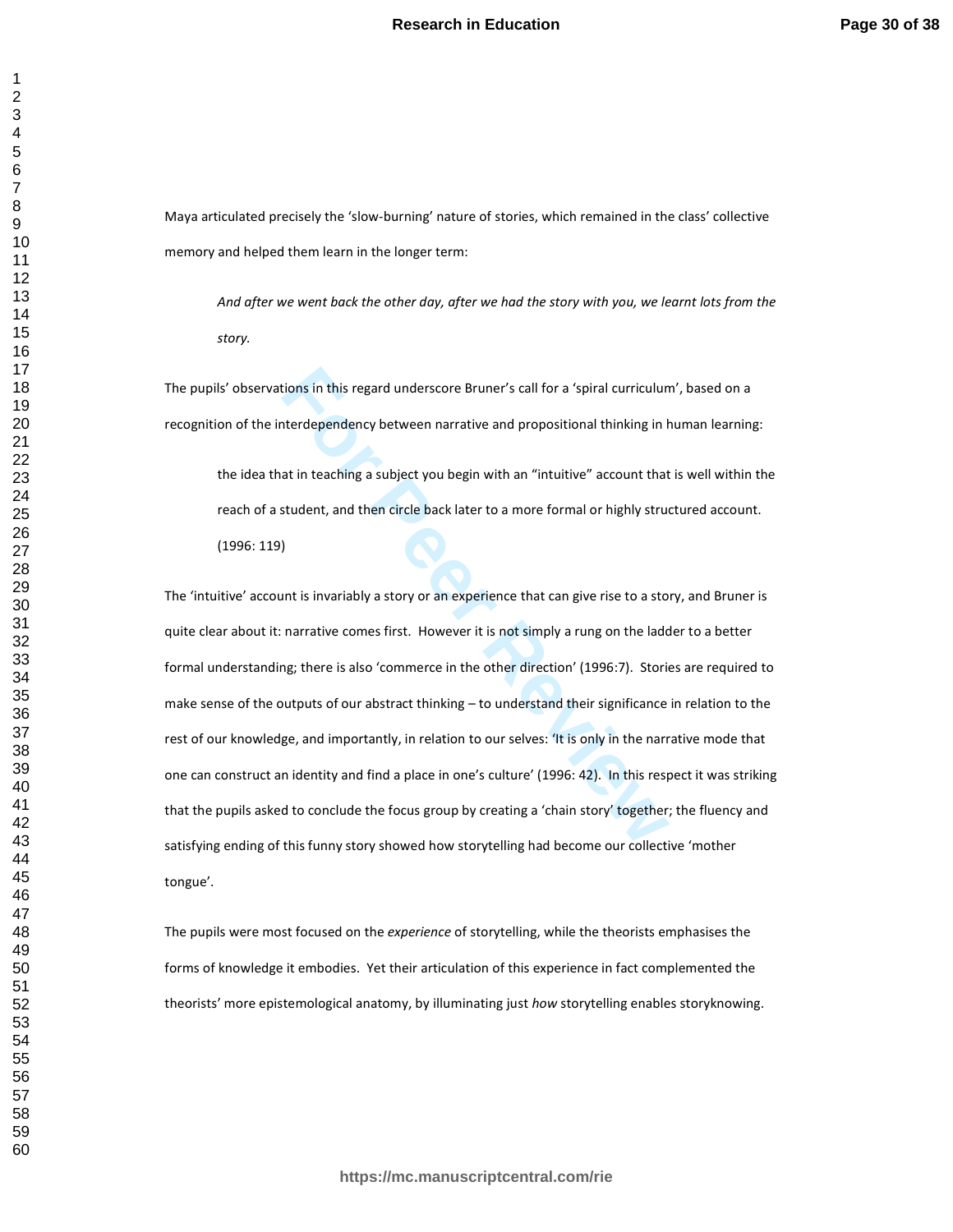# **Research in Education**

That is, moments of unhurried, solitary *absorption* allow multiple perspectives to circulate in a performative space, before social meanings are agreed upon; and an understanding of the storyteller's *craft and role* is vital to comprehending the embodied nature of storyknowing.

narrative knowledge is sidelined in education?) by building up a pid<br>oherent form of knowledge, and the storytelling exchange as a pa<br>f shared experience which enables its development – but one whi<br>life.<br>Pape with our fina Taken together, the perspectives of the theorists and the pupils offer an answer to our second question<br>(*What is lost when narrative knowledge is sidelined in education?*) by building up a picture of storyknowing as a coherent form of knowledge, and the storytelling exchange as a particular, recognisable kind of shared experience which enables its development – but one which has become rare in secondary school life.

In conclusion, we deal with our final question: *how, and why, might we increase the presence of narrative in classrooms?*

## **Conclusion: Looking around and ahead – the fate of narrative in schools**

#### *The consequences of the suppression of narrative*

Our research demonstrates the kinds of learning that are endangered when the storytelling voice is sidelined in education, and when storyknowing is not recognized as knowledge. Opportunities for pupils to learn from teachers' and each other's experience, to build shared and contextualized understandings of complex themes, to claim and develop their own narrative voice, and to enter empathetically into the worlds of different times and places, become scarce .

It is worth recalling another vignette from our practice research to underline this point. When one of YYY's classes was studying World War Two, XXX told them her mother-in-law's experiences as a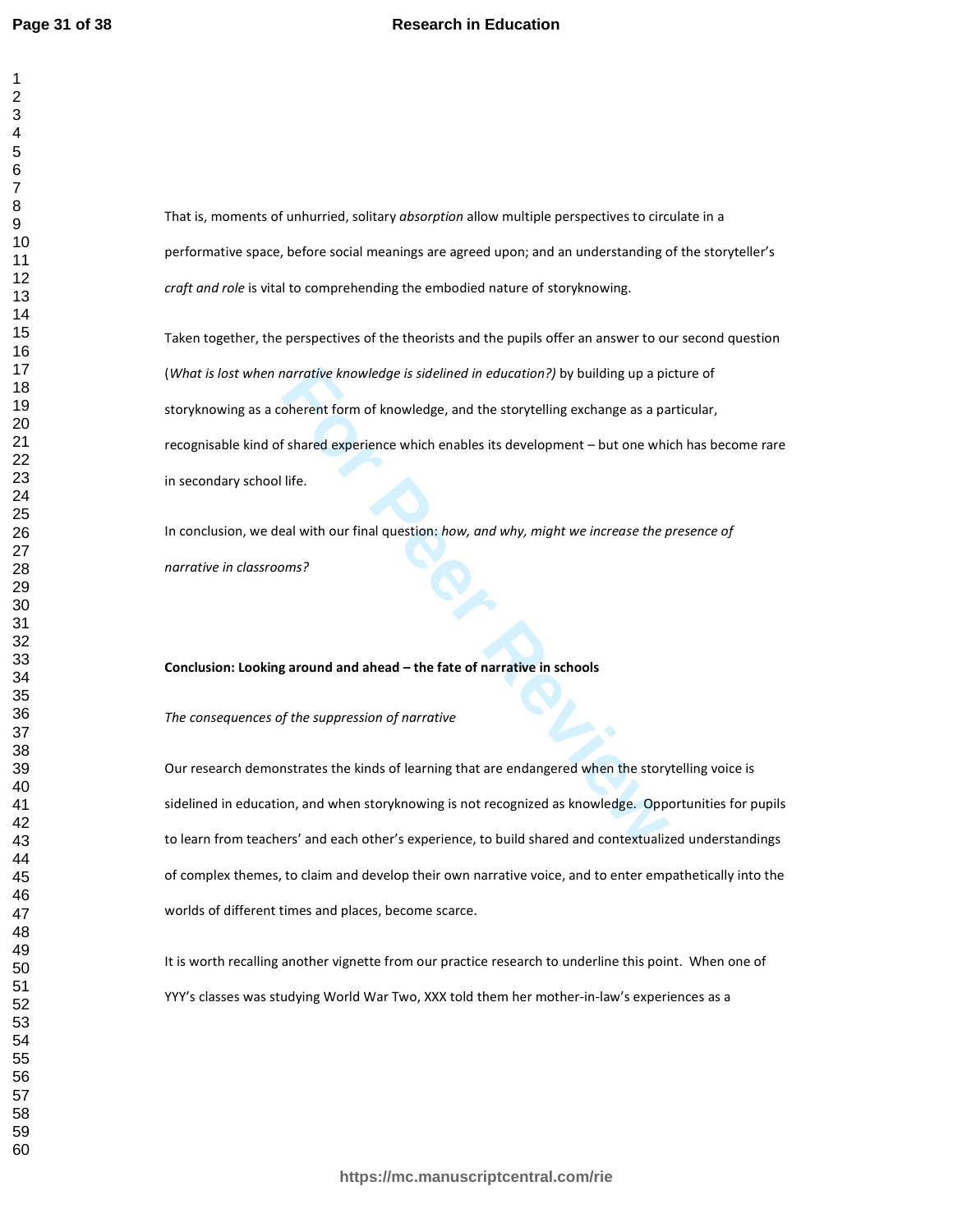frightened child in Germany in 1944, with American soldiers billeted in her house. One pupil, perhaps wishing to redress the balance subtly in favour of the Allied perspective, then contributed his greatgrandfather's experiences of hard work in a munitions factory manufacturing weapons for the same offensive. YYY responded with her own family's feelings while cowering in an air raid shelter, and other pupils joined in with their family stories of the war. Pupils' drawings of these stories portrayed both the victimhood and the aggression of both sides in the war. The different political and experiential perspectives represented in these stories caused no tension; there was no need to establish the general principle that conflicts are many-sided; rather there was a sense of an excess of meaning and empathy that could not be captured in such a principle.

aggression of both sides in the war. The different political and exented in these stories caused no tension; there was no need to es<br>est are many-sided; rather there was a sense of an excess of mear<br>ptured in such a princi The very positive response of these 'lower-ability' pupils to storytelling also suggests that the suppression of narrative may particularly penalise pupils who are socially or educationally disadvantaged, as well as those from more oral home cultures. This possibility is endorsed by Maybin's (1992) discussion of Heath's (1982) ethnographic research with black working-class children in a school in Trackton, North Carolina. The children struggled with

the fact that teachers' questions so often asked for labels, attributes and discrete features of objects and events in isolation from the context. In the child's community, people asked questions about whole events or objects and their uses, causes and effects; answers usually involved telling a story, describing a situation or making comparisons with other events […] But this ability to link two situations metaphorically and recreate scenes was not tapped in school – in fact, it could often be a nuisance to the teacher. (77)

Many British teachers would recognize the lack of freedom they have to harness this kind of knowledge in classrooms. If (recalling Joe's and Sam's observations) some pupils feel they are at their *most* creative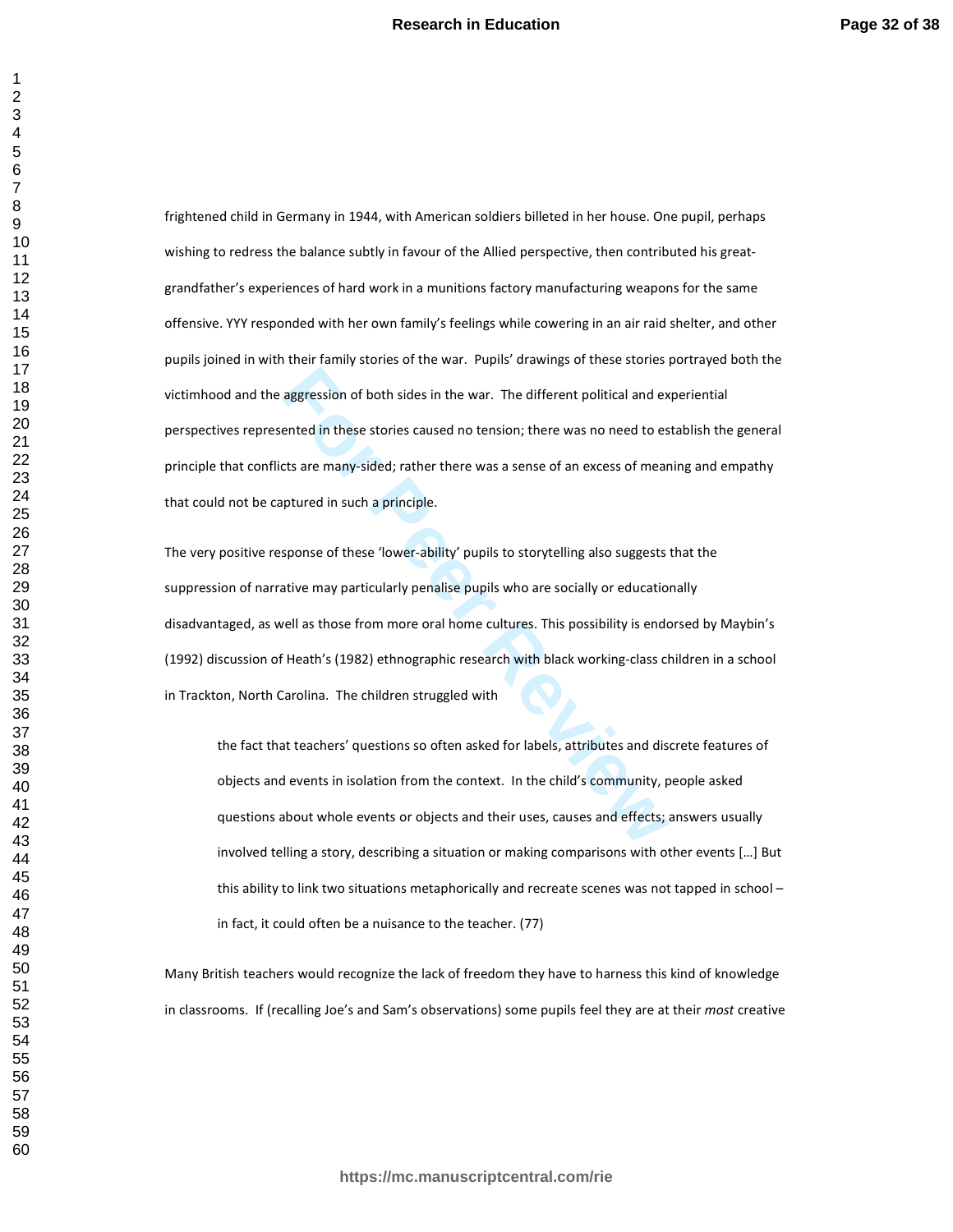or productive when in the free-roaming state of listening to a story, the frequent requirement to prove or name what they have learnt effectively short-circuits this valuable mental process, limiting the depth of pupils' engagement in what they are learning.

#### *Ideology or longterm decline?*

dominant educational ideology cannot determine whether class<br>
re seen, neither the progressive era nor the subsequent 'performatrably encouraged storytelling. It is notable that, while the aspect<br>
or theorists largely acco Fundamentally, the dominant educational ideology cannot determine whether classrooms will be rich in narrative; as we have seen, neither the progressive era nor the subsequent 'performative era' (Parker 2015) have demonstrably encouraged storytelling. It is notable that, while the aspects of storyknowing most emphasized by theorists largely accorded with the constructivist philosophy of the progressive era, those emphasized by the pupils – the particular constellation of storyteller-teacher and absorbed listeners slowly building up a class vernacular and repertoire of stories – often did not. (The period preceding both, in which narrative did often flourish, may have been characterized largely by authoritarian educational approaches, but the non-interference of the state in schools makes it difficult to call this an ideology.)

It does, however, seem that the current climate of closely specified and frequently assessed educational outcomes is incompatible with both the informal narrative voice, and the scope for teachers to act as storytellers. Removing these constraints might create a more hospitable environment for the former, but would not guarantee the latter, after several generations in which teachers have become estranged from the role of storyteller and, as Douglas Barnes laments, anecdotal knowledge has become increasingly 'unthinkable' as a contribution to classroom discussion (Howe and Johnson 1992).

*The reintroduction of endangered narrative?*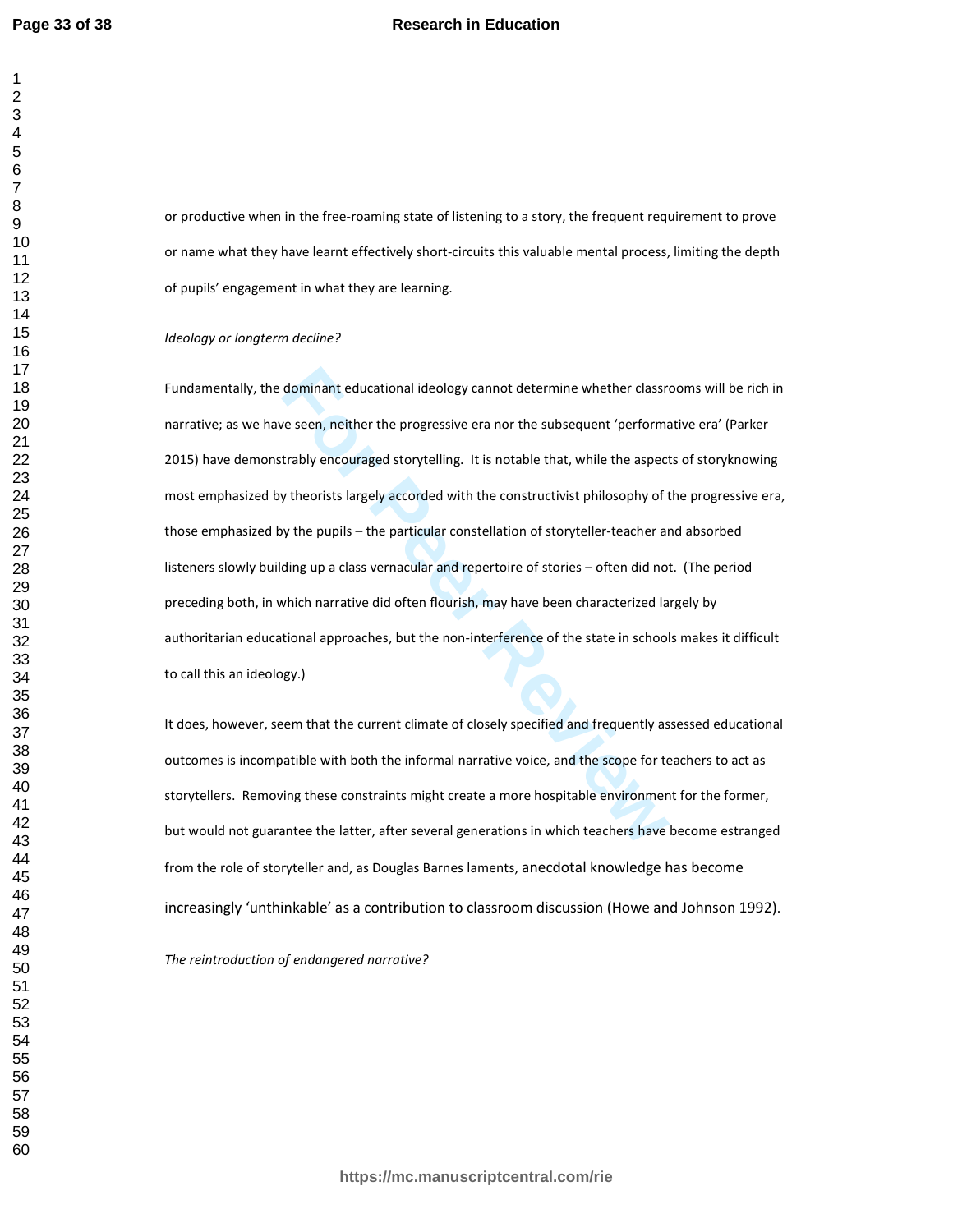Both Goodson et al (2010) and Bruner (1996) underline that narrative sensibility is not an 'innate' or 'natural' ability of humans but something that must be developed. For Bruner, this development is an essential task of education: 'Schools must cultivate it, nurture it, cease taking it for granted' (1996: 42).

lish education system must be tackled head on. That is, there must<br>leep learning necessarily involve unfathomable processes within pre of us do it to, like, picture the images in our heads), which may<br>While 'active' listen Our research suggests that for this to occur, the paradox between compliance (or performativity) and creativity in the English education system must be tackled head on. That is, there must be a recognition that creativity and deep learning necessarily involve unfathomable processes within pupils' minds (Joe: *it's only because some of us do it to, like, picture the images in our heads*), which may not yield rapid or measurable results. While 'active' listening and planned creative learning strategies undoubtedly have a role, they may often interrupt imaginative engagement in a topic, and must be complemented by opportunities to exercise the invisible creativity of the absorbed, apparently passive, listener. The value of life experience (both first- and second-hand) as a source of knowledge must also be re-asserted, even at the risk of 'wasting time' on unpredictable narrative exchanges between pupils and teachers.

There are routes through which narrative might regain a stronger presence in UK classrooms. An enlightened approach to citizenship and values education might incorporate storytelling as a means for children to form their own discourses or directives (Doddington and Hilton 2007). Ongoing drives to develop young people's higher level thinking skills, and abilities to write extended creative pieces, might also harness the properties of narrative. There is a clear need for larger-scale research into the potential of narrative-based approaches in the current system, particularly at secondary level.

However, as Goodson et al (2010) warn, storytelling skills should not be excessively instrumentalized as another requirement to be fulfilled within a crowded curriculum. Stories, as YYY's pupils remind us, move slowly. They need time and space to take shape in pupils' minds, and like an endangered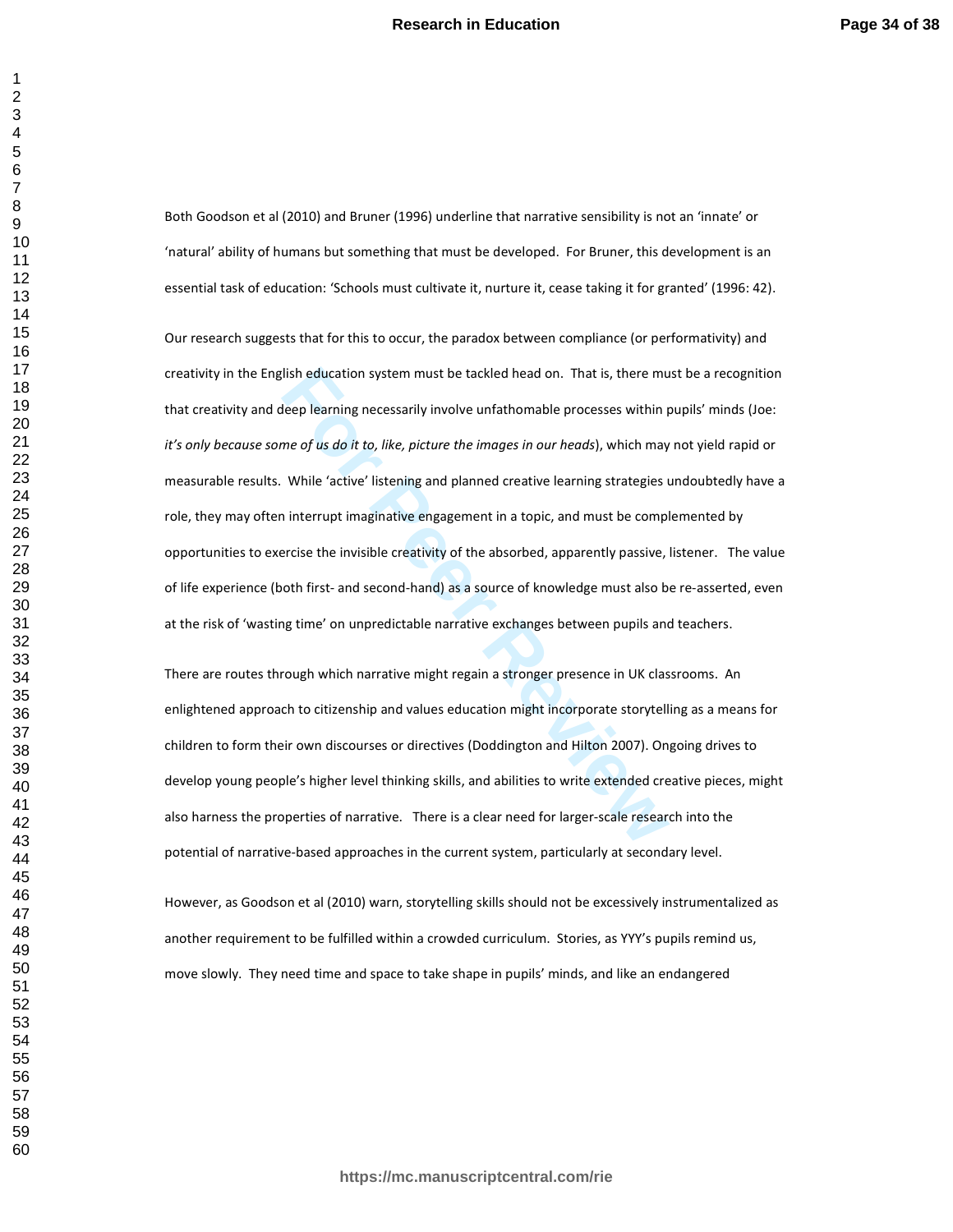'indicator' species, they cannot thrive in just any habitat. Rather learning needs to be shaped around

their needs; in YYY's words,

*I give pupils time to listen, to think, to formulate a response. So I would say that yes,* 

*storytelling is a metaphor for the way I run my classroom.* 

That is the greatest challenge stories pose to education, and it is the reason they are vital.

### **References**

challenge stories pose to education, and it is the reason they are<br>
Core Subjects and Autumn Leaves: The National Curriculum and t<br>
In: B Moon (ed) *New curriculum – national curriculum*, 71-80. Lon<br> *The astonishing life* Alexander R (1990) Core Subjects and Autumn Leaves: The National Curriculum and the Languages of Primary Education. In: B Moon (ed) *New curriculum – national curriculum*, 71-80. London: Hodder and Stoughton.

Anderson MT (2006) *The astonishing life of Octavian Nothing, traitor to the nation. Volume 1: The Pox Party.* Somerville, Mass.: Candlewick Press.

Benjamin W (1973) The storyteller: reflections on the works of Nikolai Leskov. In: Hannah Arendt (ed) *Illuminations.* London: Fontana.

Boal A (1995) *The rainbow of desire: the Boal method of theatre and therapy.* Tr. A Jackson. London: Routledge.

Boal A (2000) *Theatre of the oppressed*, 2<sup>nd</sup> edition. London: Pluto Press

Bruner, JS (1986) *Actual Minds, Possible Worlds.* London: Harvard University Press.

Bruner JS (1996) *The culture of education.* Cambridge, Mass.: Harvard University Press.

Bruner JS (2006) *In search of pedagogy, Vol. 1.* London: Routledge.

Calvino I (1956) *Italian folktales*. Penguin Classics.

Cogswell Tyler A (1921) *Twenty-four unusual stories for boys and girls.* New York: Harcourt Brace and Co.

Colwell E (1969) *Princess Splendour and other stories.* Maldon: Prentice Hall Europe.

Colwell E (1977) *The magic umbrella and other stories for telling.* London: Bodley Head.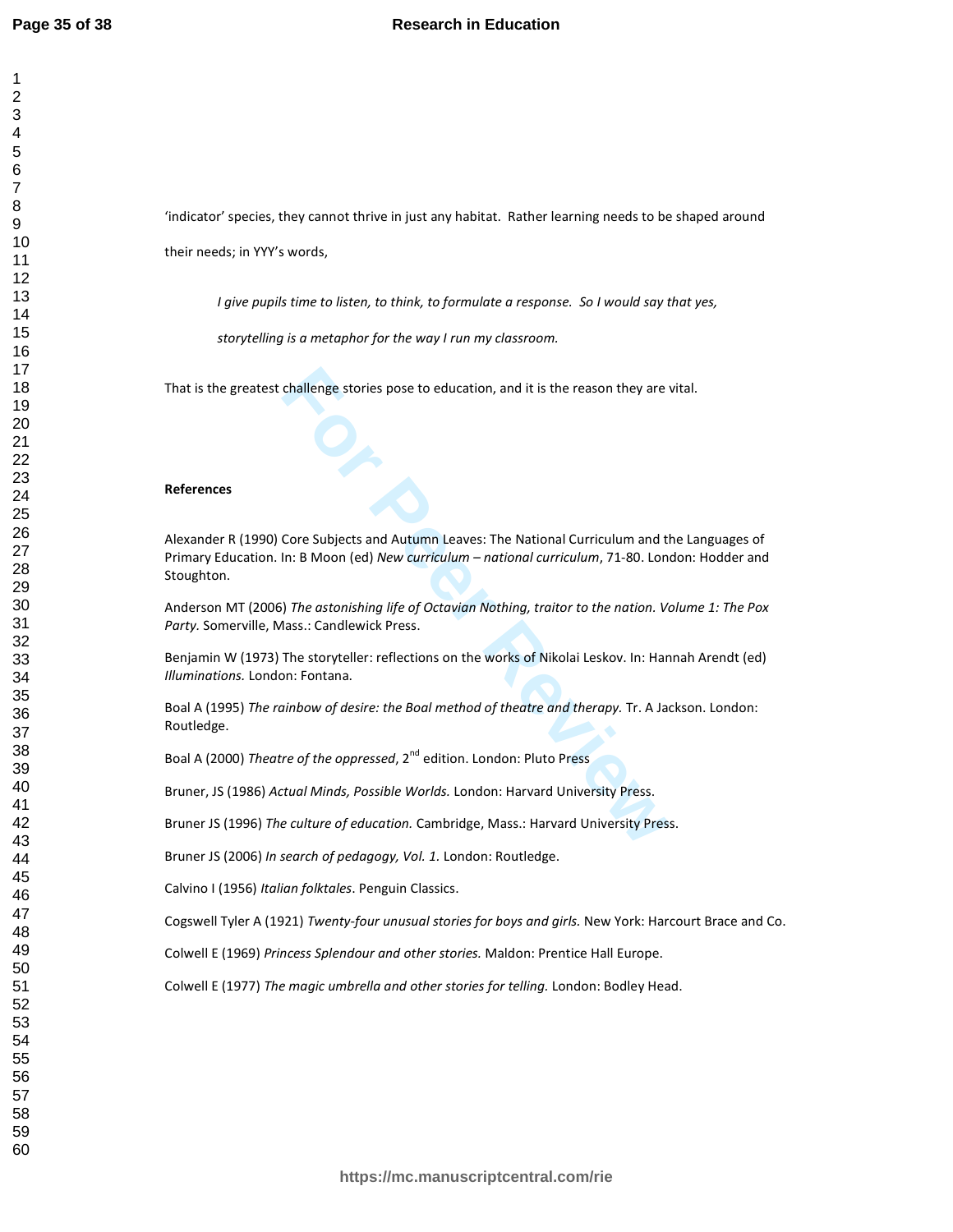Colwell E (1980) *Storytelling.* London: Bodley Head Children's Books.

Craft A (2011) *Creativity and education futures.* Stoke on Trent: Trentham Books.

Daniel AK (2012) Teachers and children: a classroom community of storytellers. In Jones D and Hodson P, eds. *Unlocking speaking and listening*, 48-65 *.* London: Routledge.

De Certeau M (1984) *The practice of everyday life.* Berkeley, Los Angeles, CA and London: University of California Press.

Department for Culture, Media and Sport (DCMS) (2001) *Culture and creativity: the next ten years.* London: DCMS

Doddington C and Hilton M (2007) *Child-centred education: Reviving the creative tradition.* London: SAGE Publications.

Fautley M and Savage J (2007) *Creativity in secondary education.* Part of the *Achieving QTS* series. Exeter: Learning Matters.

Frank AW (1995) *The wounded storyteller: body, illness and ethics*. London: University of Chicago Press.

Goodson IF, Biesta GJJ, Tedder, M and Adair, N (2010) *Narrative learning.* London: Routledge.

ture, Media and Sport (DCMS) (2001) *Culture and creativity: the ne*<br> **Formally Example 2007)** *Creativity in secondary education: Reviving the creative trad*<br> **Formally and the Secure Alter Secure 2014**<br> **Formally and Act** Haraway D (1988). Situated knowledge: the science question in feminism and the privilege of partial perspective. *Feminist Studies* 14 (3): 575-99.

Holderness J and Lalljee B (eds) (1998) *An introduction to oracy: frameworks for talk.* London: Cassell.

Howe A and Johnson J (1992) *Common bonds: storytelling in the classroom* . *The National Oracy Project.*  Sevenoaks: Hodder and Stoughton.

Jones D and Hodson P, eds. (2012) *Unlocking speaking and listening.* London: Routledge.

Kane J (1996) *Savages.* Vintage Departures.

Kearney R (2002) *On stories: thinking in action.* London: Routledge.

Lee P, White J, Walsh P and Slater J (1992) *The Aims of School History : The National Curriculum and Beyond*. London: Tufnell.

Lowe R (2007) *The death of progressive education: how teachers lost control of the classroom.* London: Routledge.

Lyotard J (1984) *The postmodern condition: a report on knowledge.* Trans. G Bennington and B Massumi. Manchester: Manchester University Press. Accessed Nov 2016. http://www.abdn.ac.uk/idav/documents/Lyotard\_-\_Postmodern\_Condition.pdf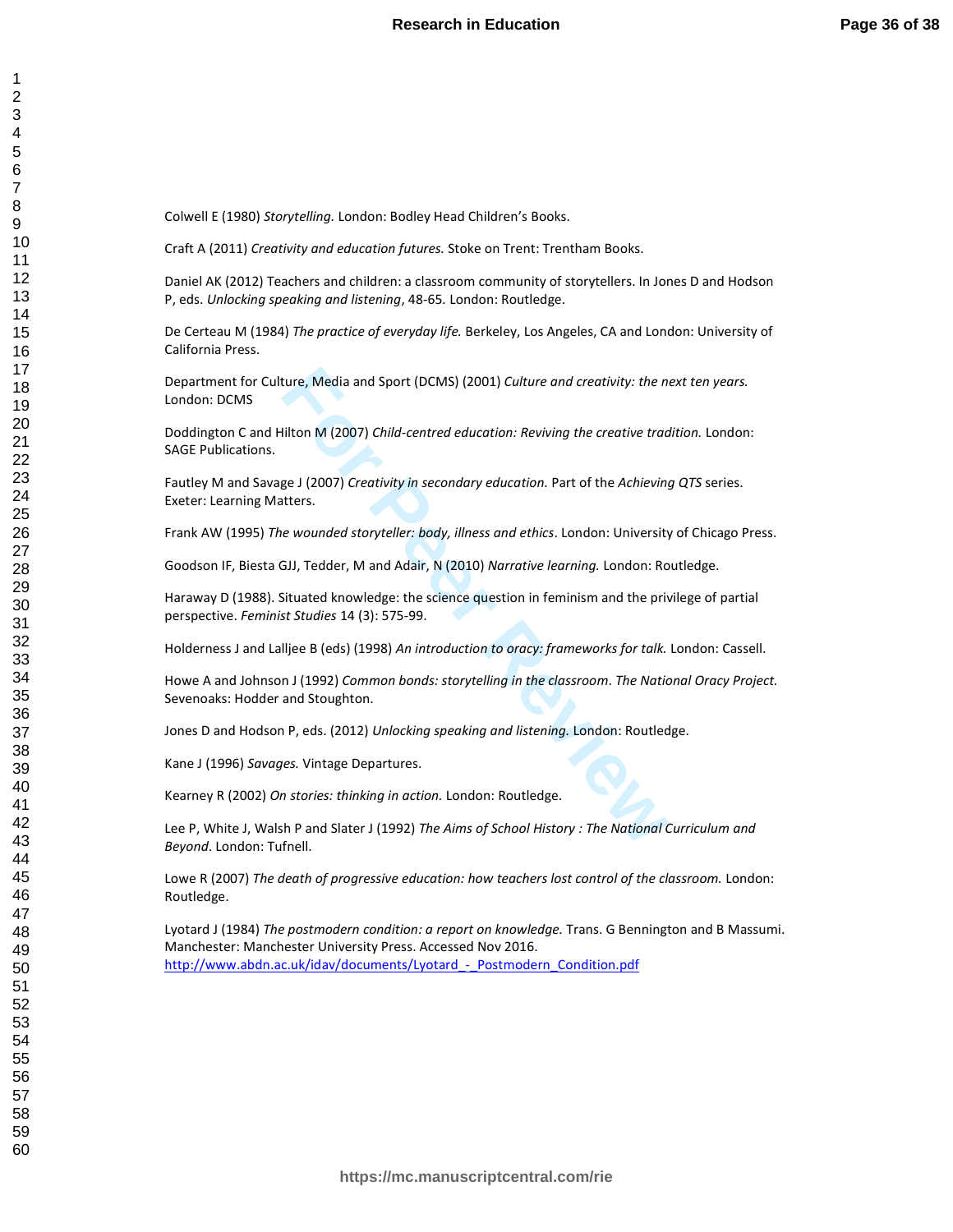Maybin J (1992) Children's language practices at home and school. In Norman, K, ed. *Thinking voices: The work of the National Oracy Project*, 74-82 *.* London: Hodder and Stoughton.

MacIntyre A (1981) *After virtue*. Notre Dame, IN: Notre Dame University Press

Medlicott M and Jones D, eds. (1989) *By word of mouth: the revival of storytelling*. London: Channel 4 Television.

Norman K (ed) (1992) *Thinking voices: The work of the National Oracy Project.* London: Hodder and Stoughton.

National Advisory Committee on Creative and Cultural Education (NACCCE) and Robinson K (1999) *All Our Futures: Creativity, Culture and Education.* London: DfEE

**EXECT THE CONTERT CONTERT CONTERT CONTERT:**<br>Fig. Continue and Education. London: DfEE<br>
Fig. English forward: action to raise standards in English, accessed<br>
<u>Convernment/uploads/system/uploads/attachment</u> data/file/18<br>
Ac OFSTED (2012) *Moving English forward: action to raise standards in English*, accessed at https://www.gov.uk/government/uploads/system/uploads/attachment\_data/file/181204/110118.pdf, Feb 2015

Parker, G (2015) Teachers' autonomy. *Research in Education* 93 (1): 19-33.

Prentice M (1998) Story-telling in the classroom and across the whole school. In Holderness, J and Lalljee, B, eds. *An introduction to oracy: frameworks for talk,* 96-113 *.* London: Cassell.

Reason M and Heinemeyer C (2016) Storytelling, story-retelling, storyknowing: towards a participatory practice of storytelling. *Research in drama education: the journal of applied theatre and performance* 21 (4): 558-573.

Reason P and Hawkins P (1988) Storytelling as inquiry. In *Human inquiry in action: developments in new paradigm research*, edited by P Reason, 79-101. London: Sage Publications.

Ricoeur P (1984-8) *Time and narrative*, 3 vols. Tr. K McLaughlin, and D Pellauer. Chicago: University of Chicago Press.

Roney RC (2009) A case for storytelling in the K-12 language arts curriculum. *Storytelling, Self, Society* 5, 45-54.

Rosen B (1988) *And none of it was nonsense: The power of storytelling in school.* London: Mary Glasgow Publications.

Rosen B (1993) *Shapers and polishers: teachers as storytellers.* 2<sup>nd</sup> ed. London: Harper Collins.

Ryan P (2008) Narrative learning / learning narratives: Storytelling, experiential learning and education. Lecture for George Ewart Evans Centre for Storytelling, University of Glamorgan, 29 May 2008.

Sawyer R (1942) *The way of the storyteller.* New York: Viking Children's Books.

Shedlock M (1915) *The art of the storyteller.* New York: Cornell University Library.